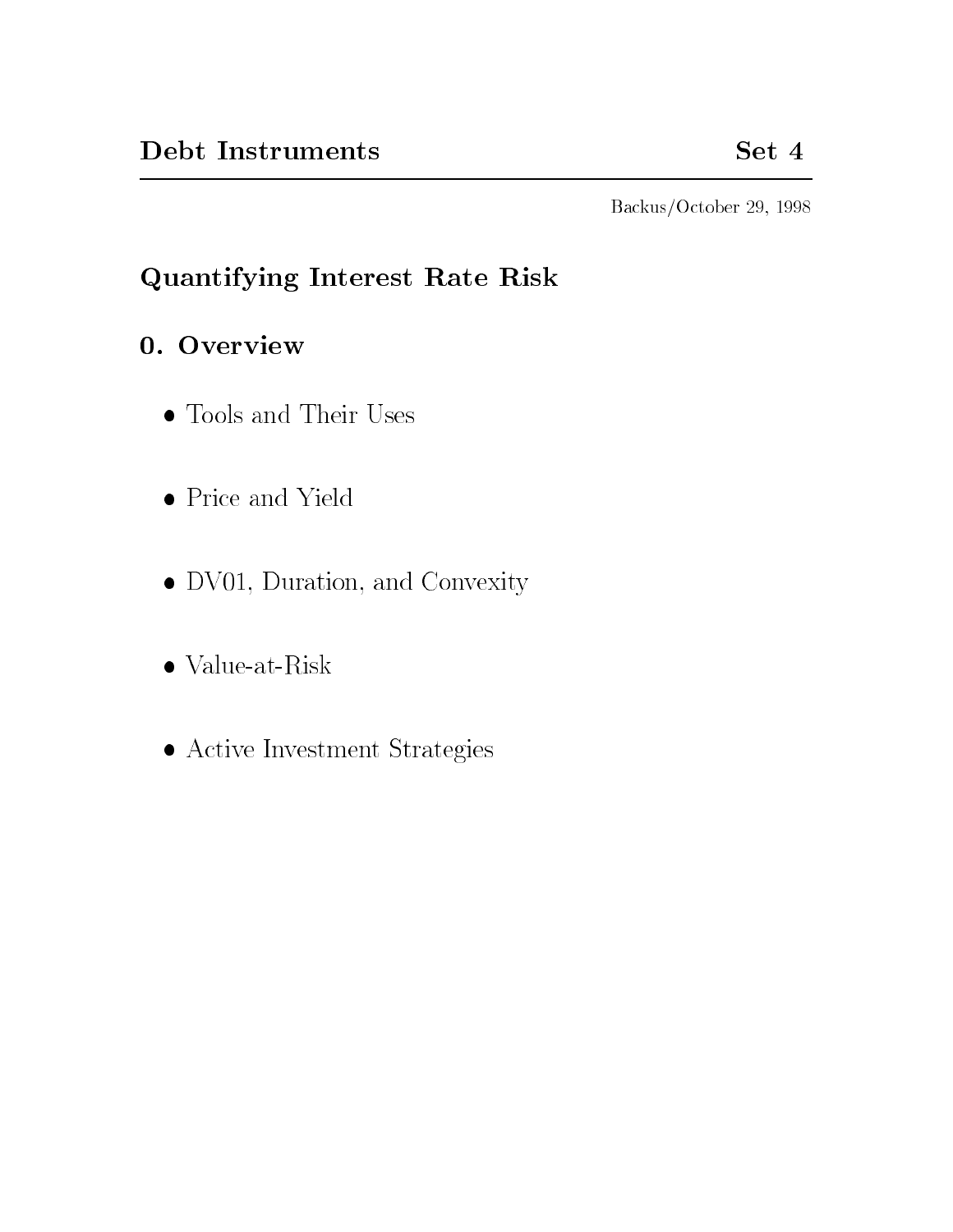# 1. Examples

- Example 1: Bell Atlantic
	- Long or short (floating rate) debt?
	- Liquidity management
	- $-$  Risk exposure
	- { Accounting methods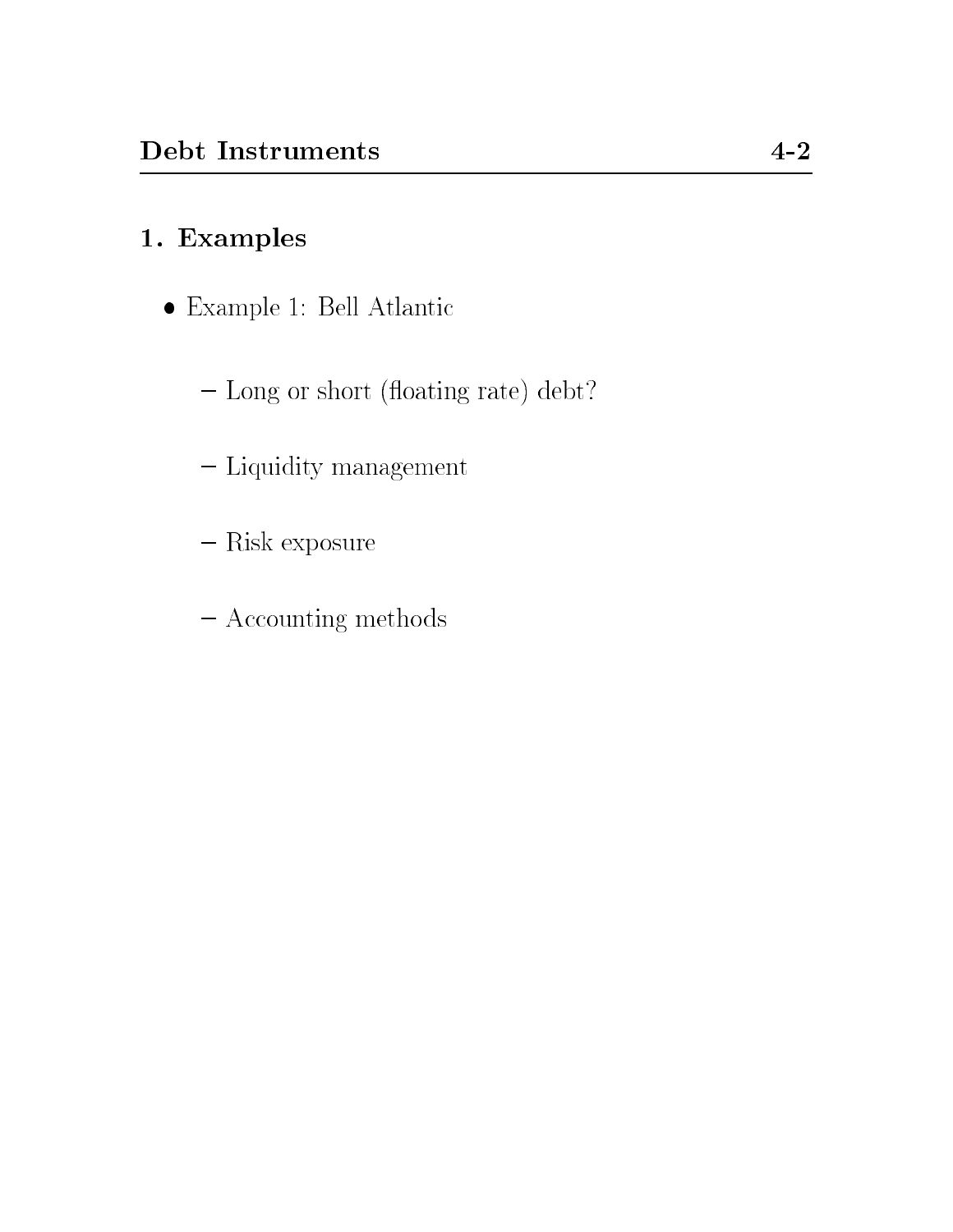- Example 2: Banc One
	- Measurement of interest-sensitivity
	- Regulatory reporting
	- Liquidity management
	- Risk management and financial engineering
	- { Accounting methods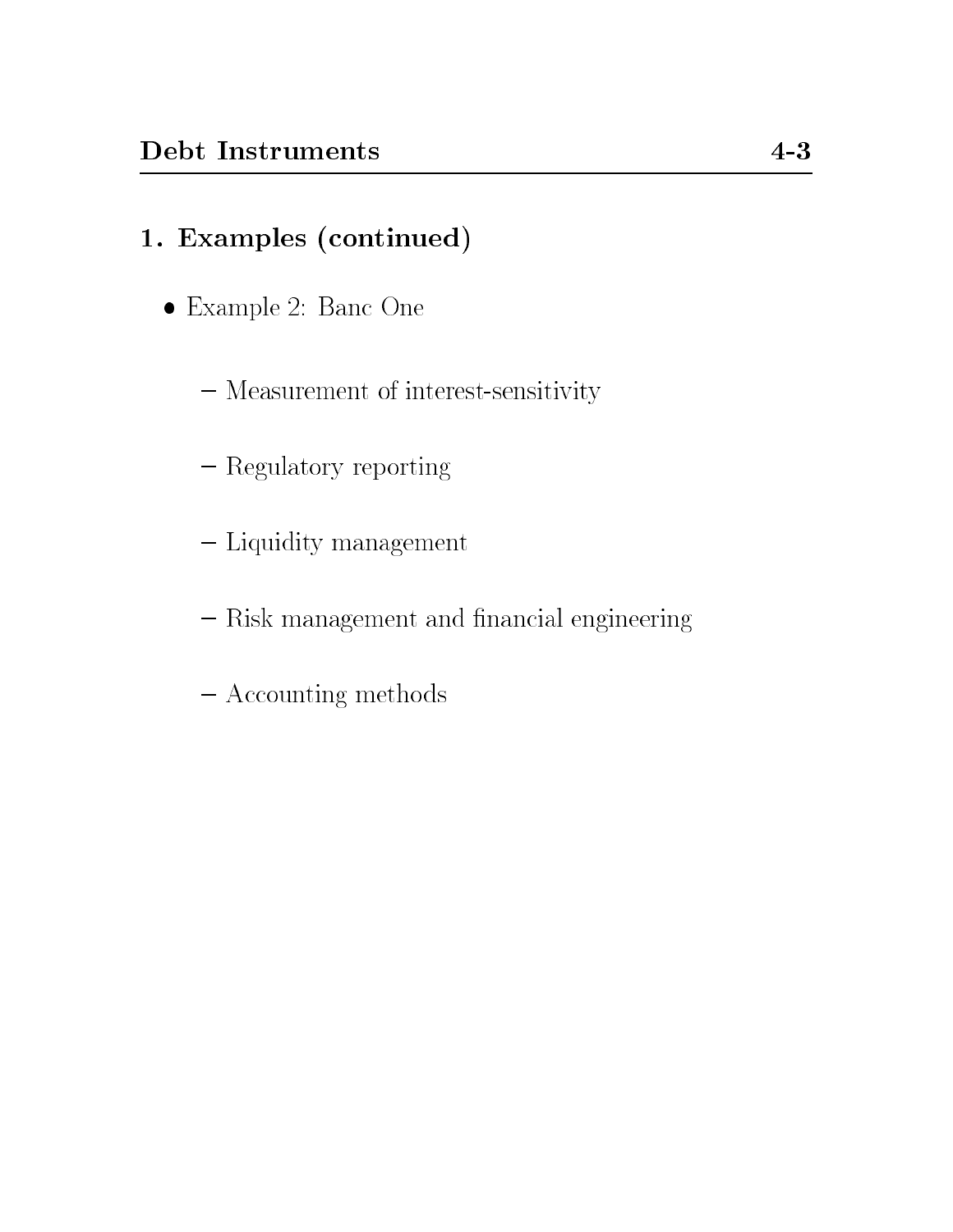- Example 3: Proprietary Trading at Long-Term Capital
	- Making money
		- Spotting good deals
		- Taking calculated risks
	- Risk assessment
		- $\ast$  How much risk does the firm face?
		- \* How much risk does a specific trader or position add?
	- $-$ Risk management
		- Should some or all of the risk be hedged?
		- Silber: good traders know what they're betting on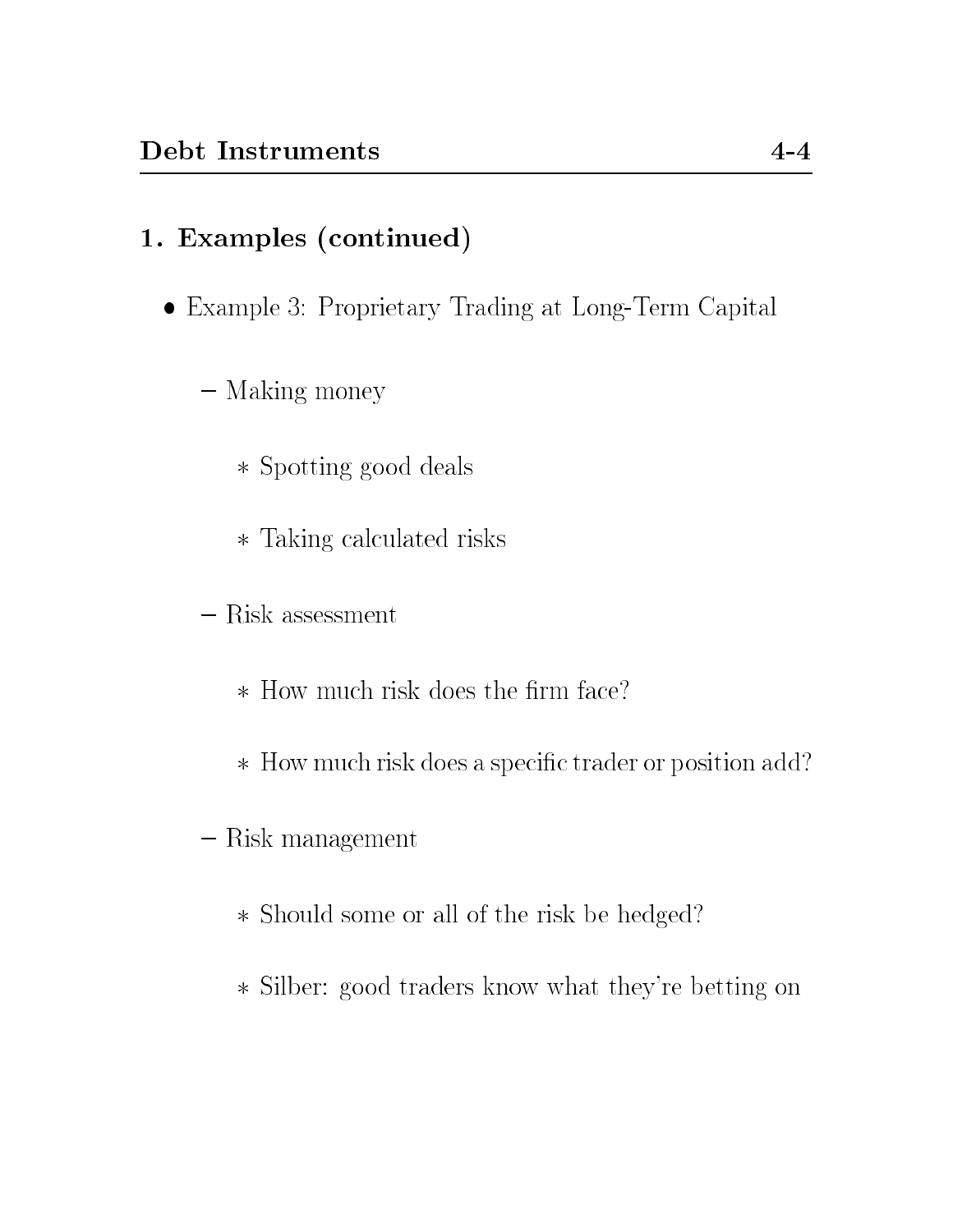- Example 4: Bond Funds
	- $-$  Mission:
		- $\ast$  Target specific markets?
		- $\ast$  Target specific maturities?
		- Index or active investing?
	- { Risk reporting to customers
	- $-$ Risk management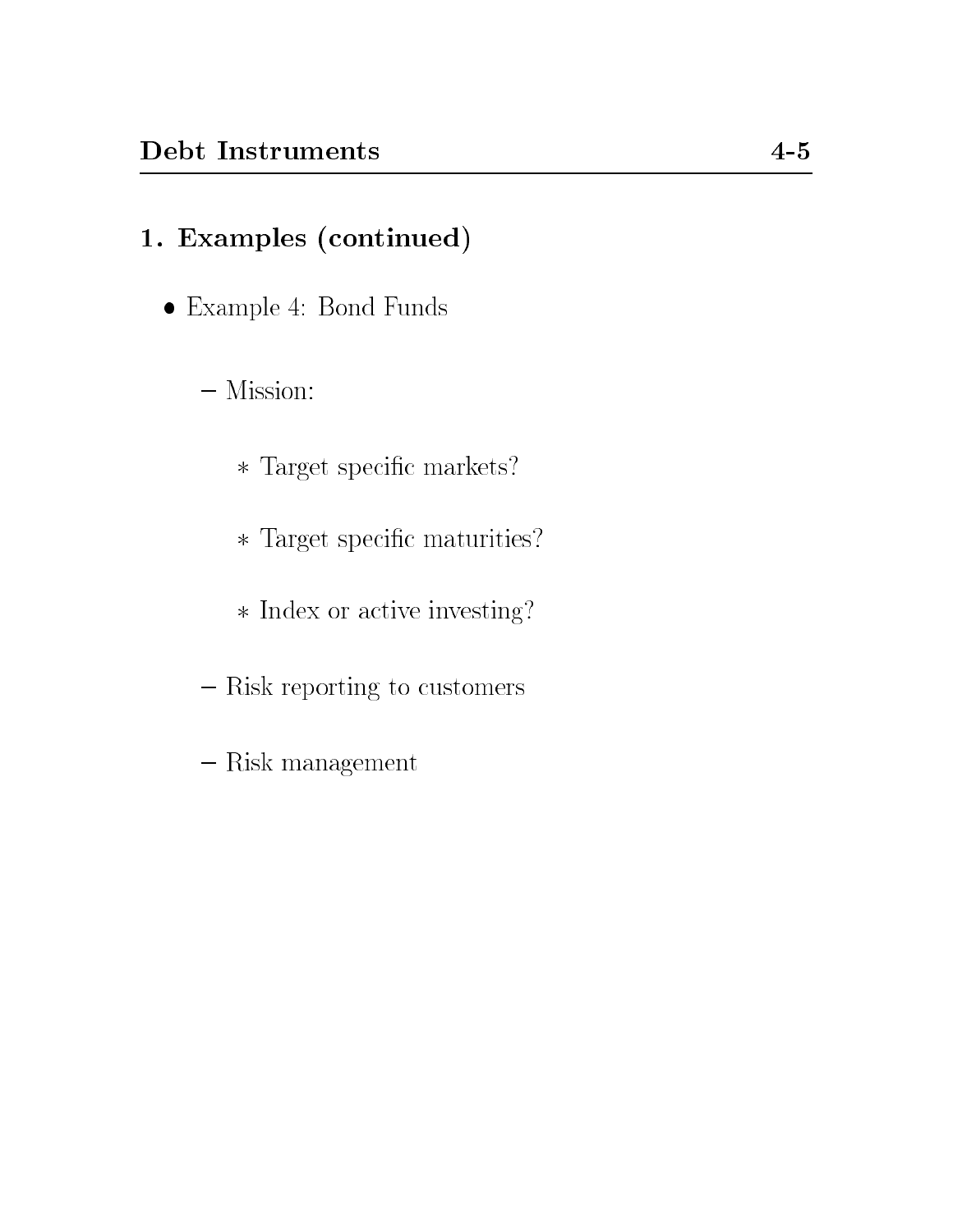- Example 5: Dedicated Portfolios
	- Purpose: fund fixed liabilities
	- Example: defined-benefit pensions
	- { Ob jective: minimize cost
	- { Approach tied to accounting of liabilities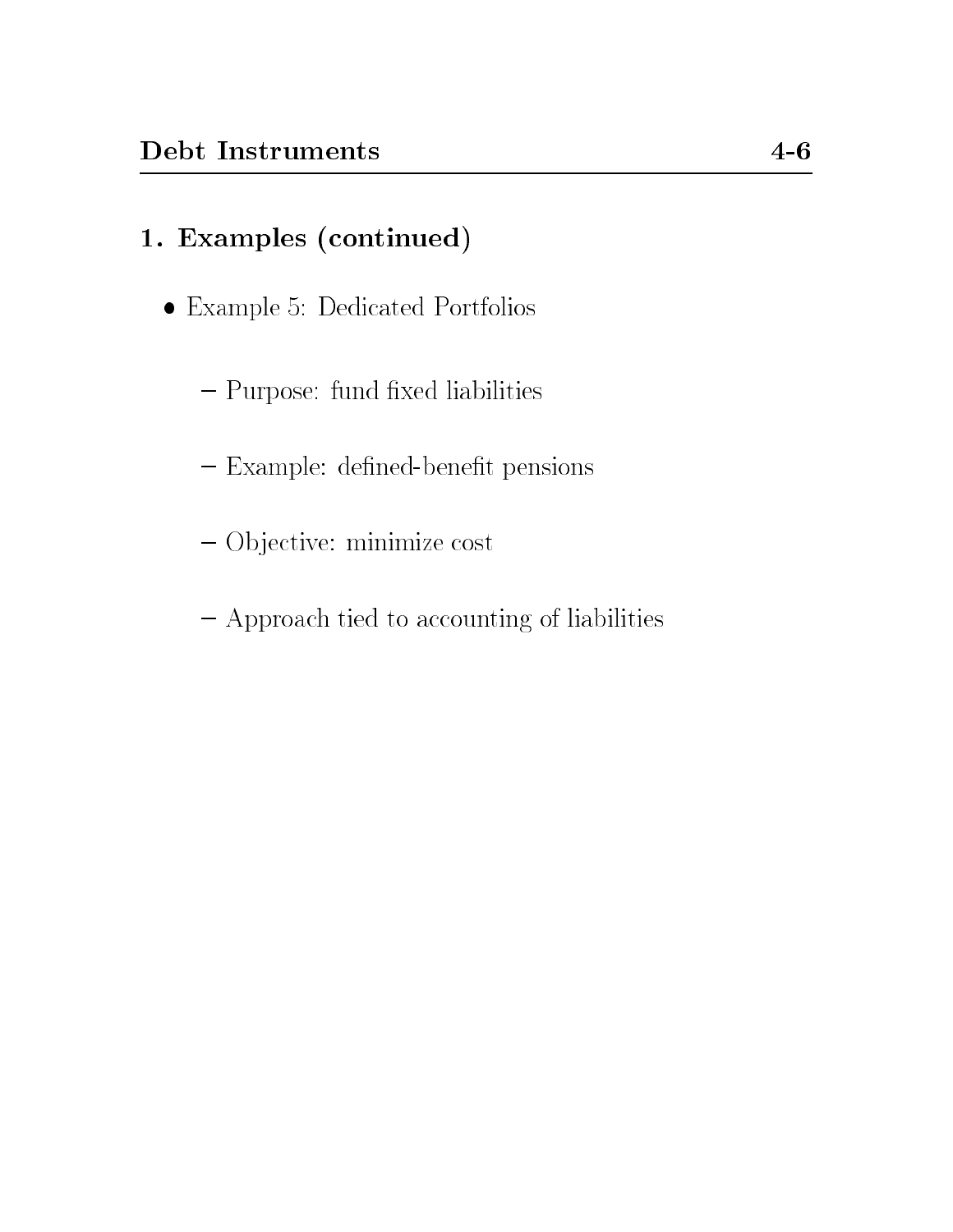## 2. Tools and Their Uses

- Toolkit 1: DV01, duration, and convexity
	- { Risk management: approximation based on parallel shifts in yield curve
	- { Crude but relatively easy to implement
	- { Standard language among practitioners
- Toolkit 2: Statistical risk measures
	- { Risk management: variance of portfolio based on variances and covariances of individual positions
	- { Greater complexity leads hopefully to greater accuracy
	- { Current standard in risk management
- Toolkit 3: State-contingent claims models
	- Standard tool for valuing derivatives
	- this is an art, not a science
- Remark:
	- { We'll study toolkit 1 in depth, toolkit 2 a little, and toolkit 3 later on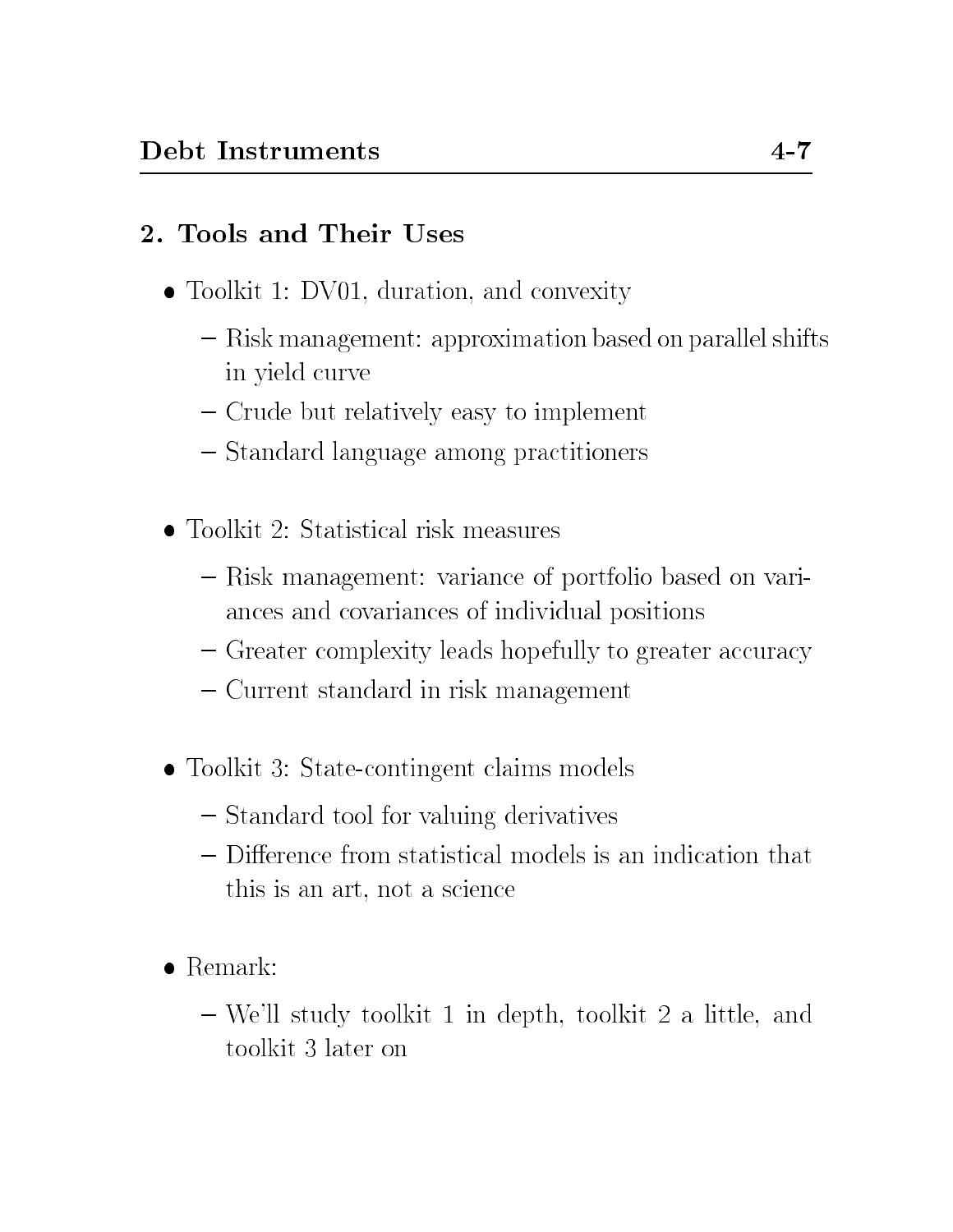#### 2. Price and Yield

Price and yield are inversely related:

$$
p(y) = \frac{c_1}{(1+y/2)} + \frac{c_2}{(1+y/2)^2} + \dots + \frac{c_n}{(1+y/2)^n}
$$



 $\bullet$  Long bonds are more sensitive to yield changes than short bonds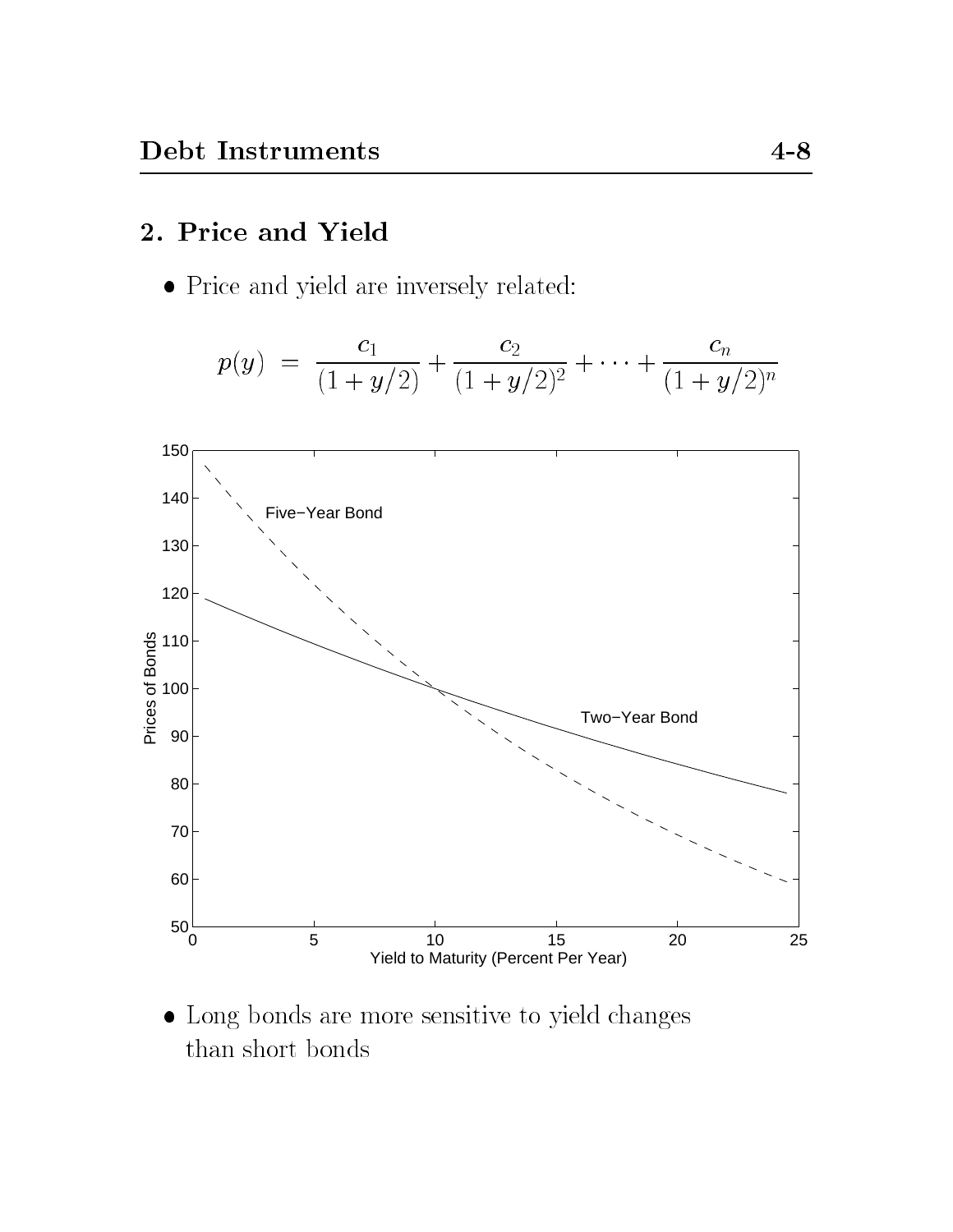# 3. DV01

- Our task is to produce numbers that quantify our sense that the price-yield relation is "steeper" for long bonds
- Measure 1 is the DV01: "Dollar Value of an  $01$ " (aka Present Value of a Basis Point or PVBP)
- Definition: DV01 is the decline in price associated with a one basis point increase in yield:

$$
\begin{aligned} \text{DV01} &= - \text{Slope of Price-Yield Relation} \times 0.01\% \\ &= -\frac{dp}{dy} \times 0.0001 \end{aligned}
$$

• Calculation (direct method):

- (a) compute yield associated with (invoice) price
- (b) compute price associated with yield plus 0.01%
- $(c)$  DV01 is difference between prices in  $(a)$  and  $(b)$
- (d) NB: This method requires precision in (a)
- Usage:

 $\Delta p = -D$ VVI  $\lambda$  (10000 $\Delta q$ )

(Approximation good for small changes in  $y$ )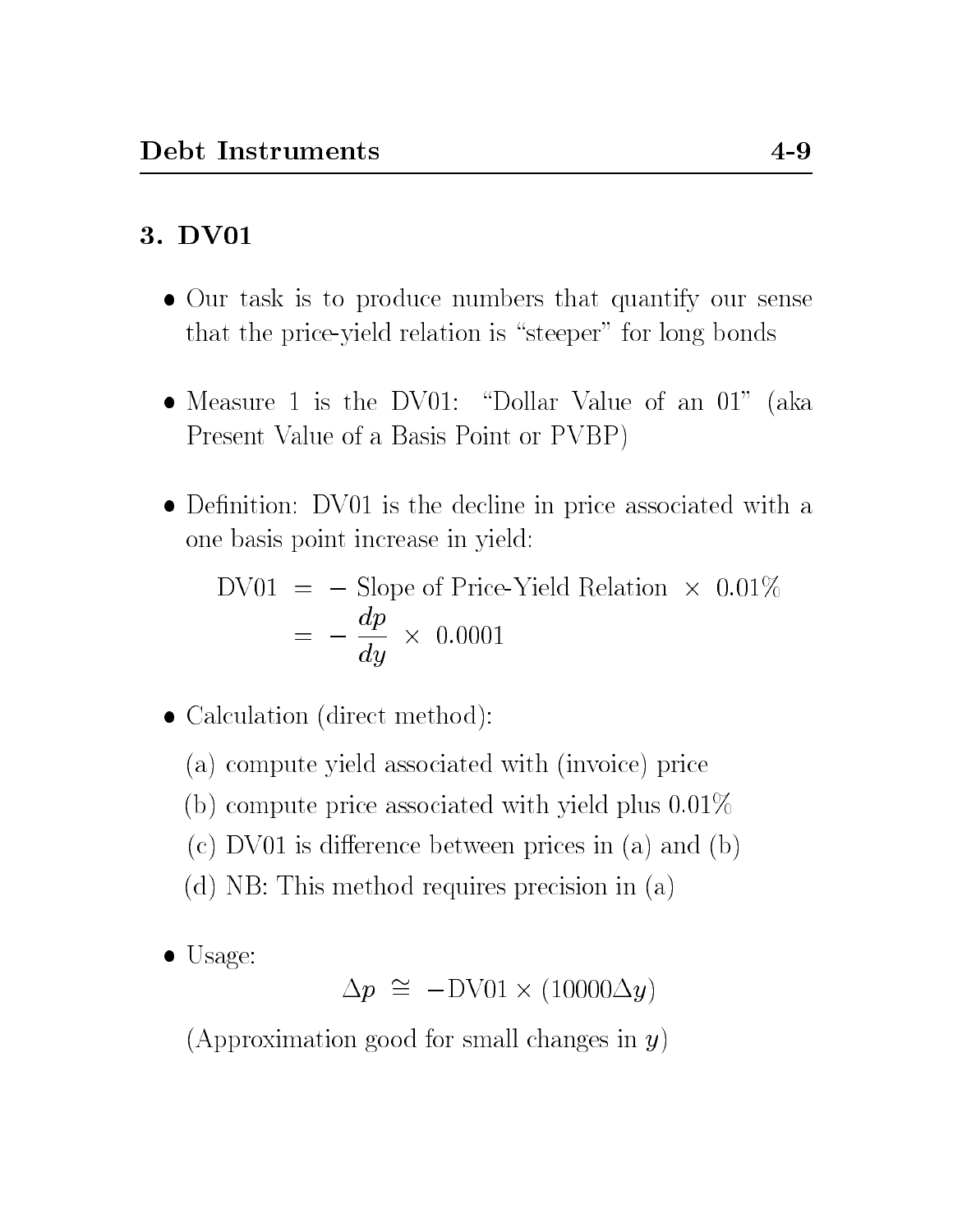# 3. DV01 (continued)

- Example 1 (2-year 10% bond, spot rates at  $10\%$ )
	- ${\rm -}$  Initial values:  $p = 100, y = 0.1000$
	- ${- At y = 0.1001 (one bp higher), p = 99.9823}$
	- $-$  DV01 = 100  $-$  99.9823 = 0.0177
- Example 2 (5-year 10% bond, spot rates at  $10\%$ )
	- ${\rm -}$  Initial values:  $p = 100, y = 0.1000$
	- $-$  At  $y = 0.1001$  (one bp higher),  $p = 99.9614$
	- $-$  DV01 = 100  $-$  99.9614 = 0.0386
	- More sensitive than the 2-year bond
- Example 3 (2-year zero, spot rates at  $10\%$ )
	- $-$  Initial price:  $p = 100/1.05^4 = 82.2702$
	- $-$  At  $y = 0.1001$  (one bp higher),  $p = 82.2546$
	- $-$  DV01 = 82.2702  $-$  82.2546 = 0.0157
- Example 4 (10-year zero, spot rates at  $10\%$ )
	- $-$  Initial price:  $p = 100/1.05^{20} = 37.6889$
	- $-$  DV01 = 37.6889  $-$  37.6531 = 0.0359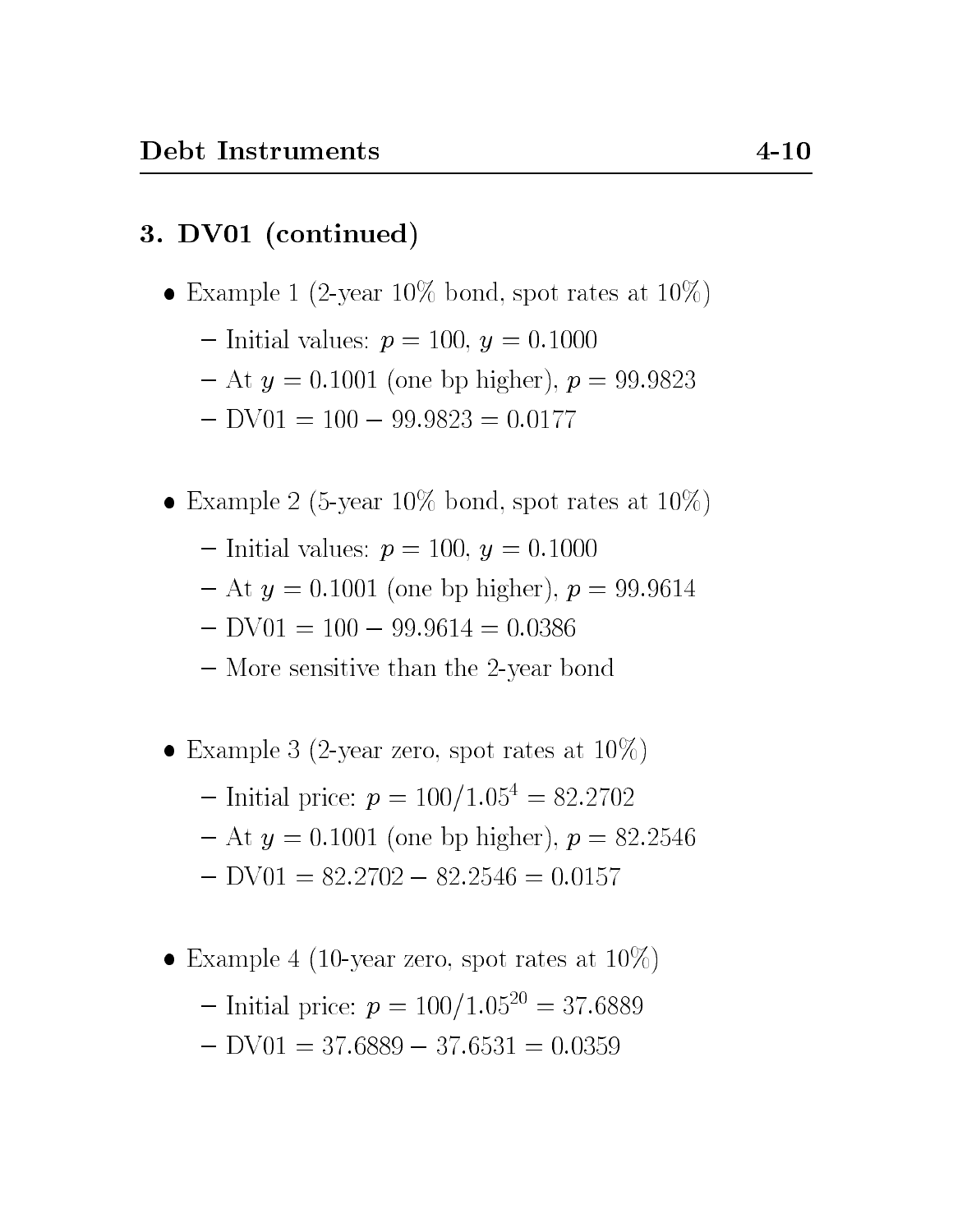### 4. DV01 Formulas

- Formulas that reproduce Bloomberg's calculation
	- ${ }-$  Same setup as bond yield calculations:
		- $*$  Coupon C paid k times per year
		- $*$  Fraction  $w$  of a period left till next coupon
	- $-$  Given yield  $y,$  compute  $d = 1/(1 + y/k)$
	- { Price-yield relation is

$$
\text{Invoice Price} = d^w \left( \frac{1 - d^n}{1 - d} \right) C + d^{w+n-1} 100
$$

### { Derivative formula:

$$
A = [d^{n+1}(w+n-1) - d^n(w+n) + d(1-w) + w]
$$

$$
-\frac{dp}{dy} = \frac{d^{w+1}A}{k(1-d)^2} \times C + \frac{(w+n-1)d^{w+n}}{k} \times 100
$$

(Sorry, I know how ugly this is.)

 $-$  DV01: minus slope times 0.0001 (one bp):

$$
DV01 = -\frac{dp}{dy} \times 0.0001
$$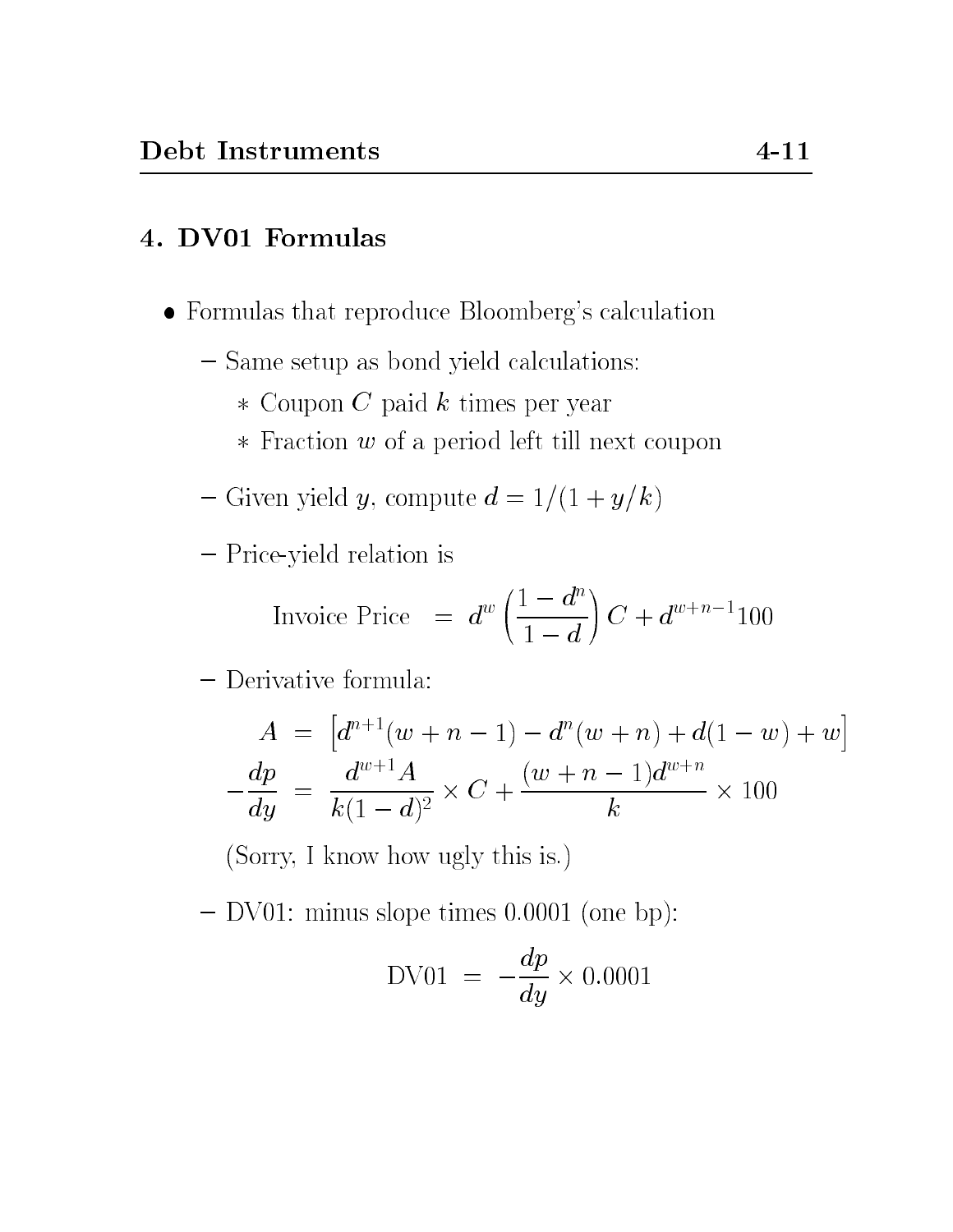# 4. DV01 Formulas (continued)

- Example 5 (Citicorp 7 1/8s revisited)
	- { Terms:
		- \* Semi-annual US corporate  $\Rightarrow$   $C = 7.125/2$
		- \* Settlement  $6/16/95$ , matures  $3/15/04$  $\Rightarrow n = 18, w = 0.494$
		- $\ast$  Invoice price = 103.056
		- \* Yield =  $6.929\% \Rightarrow d = 0.966515$

{ DV01 (direct method):

- \* Price at  $y = 6.939\%$  (+1 bp) is  $p = 102.991$
- $\ast$  DV01 = 103.056 102.991 = 0.065
- $-$  DV01 (formula): 0.065

#### $-$  Remarks

- \* The two approaches give slightly different answers (the formula is an approximation based on a linear approximation to the price-yield relation)
- $\ast$  Don't get bogged donw in the math think of the formula (if you use it) as a useful shortcut.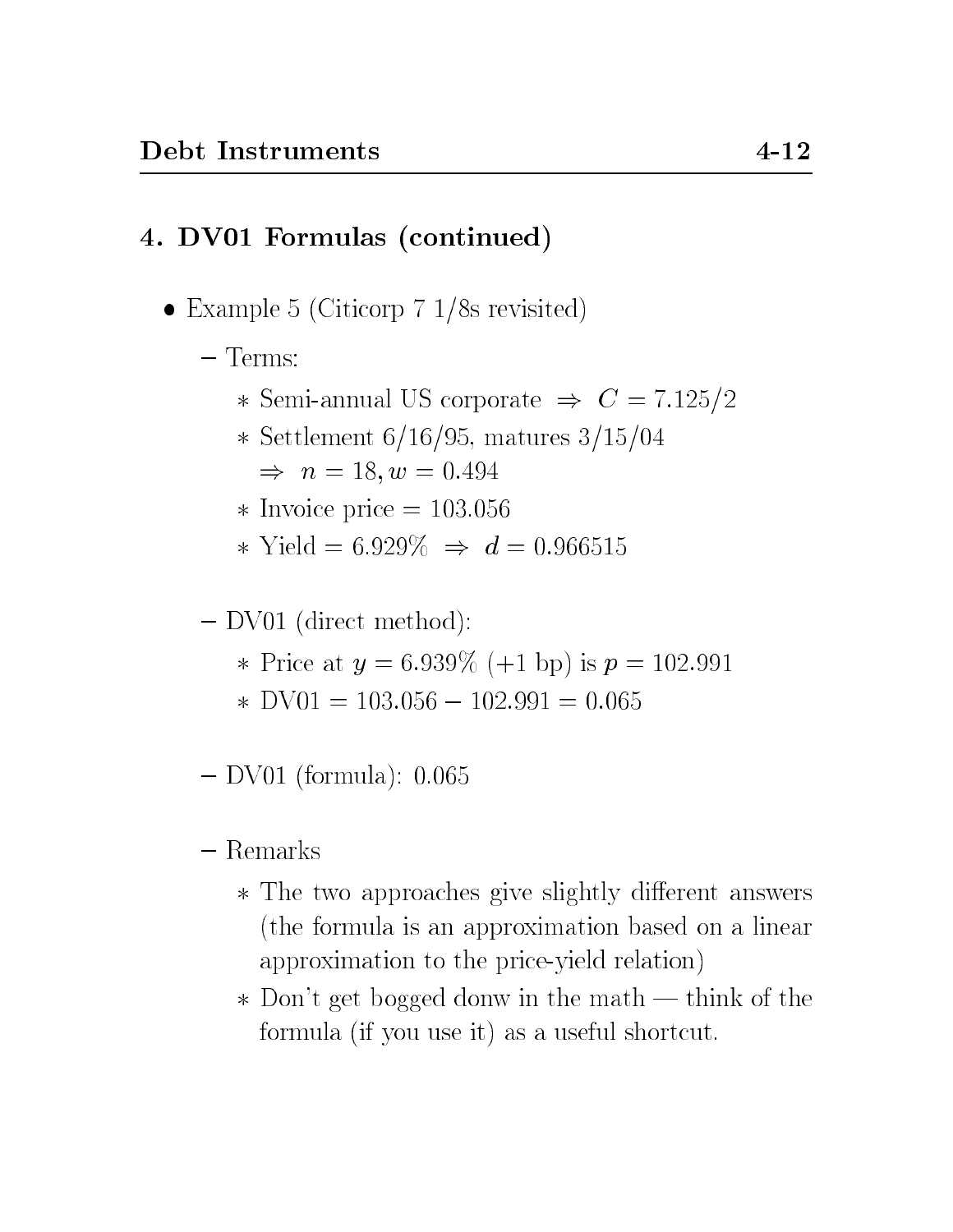### 5. DV01 for Portfolios

Similar methods work for portfolios

 $\bullet$  Consider a position with x units of a bond:

$$
\Delta v = x \Delta p
$$
  
\n
$$
\approx -x \times \text{DV01} \times (10000 \Delta y)
$$

Consider a portfolio with positions in two bonds:

{ Portfolio has value

$$
v = x_1 p_1 + x_2 p_2
$$

{ Change in value is

$$
\Delta v = x_1 \Delta p_1 + x_2 \Delta p_2
$$
  
\n
$$
\approx -x_1 \times \text{DV01}_1 \times (10000 \Delta y_1) - x_2 \times \text{DV01}_2 \times (10000 \Delta y_2)
$$

- Consider an arbitrary bond portfolio:
	- $-$  Portfolio has value

$$
v\,\,=\,\,\textstyle{\sum\limits_j}\,x_j p_j
$$

{ Change in value is

$$
\Delta v = \sum_{j} x_{j} \Delta p_{j}
$$
  
\n
$$
\approx -\sum_{j} x_{j} \times \text{DV01}_{j} \times (10000 \Delta y_{j})
$$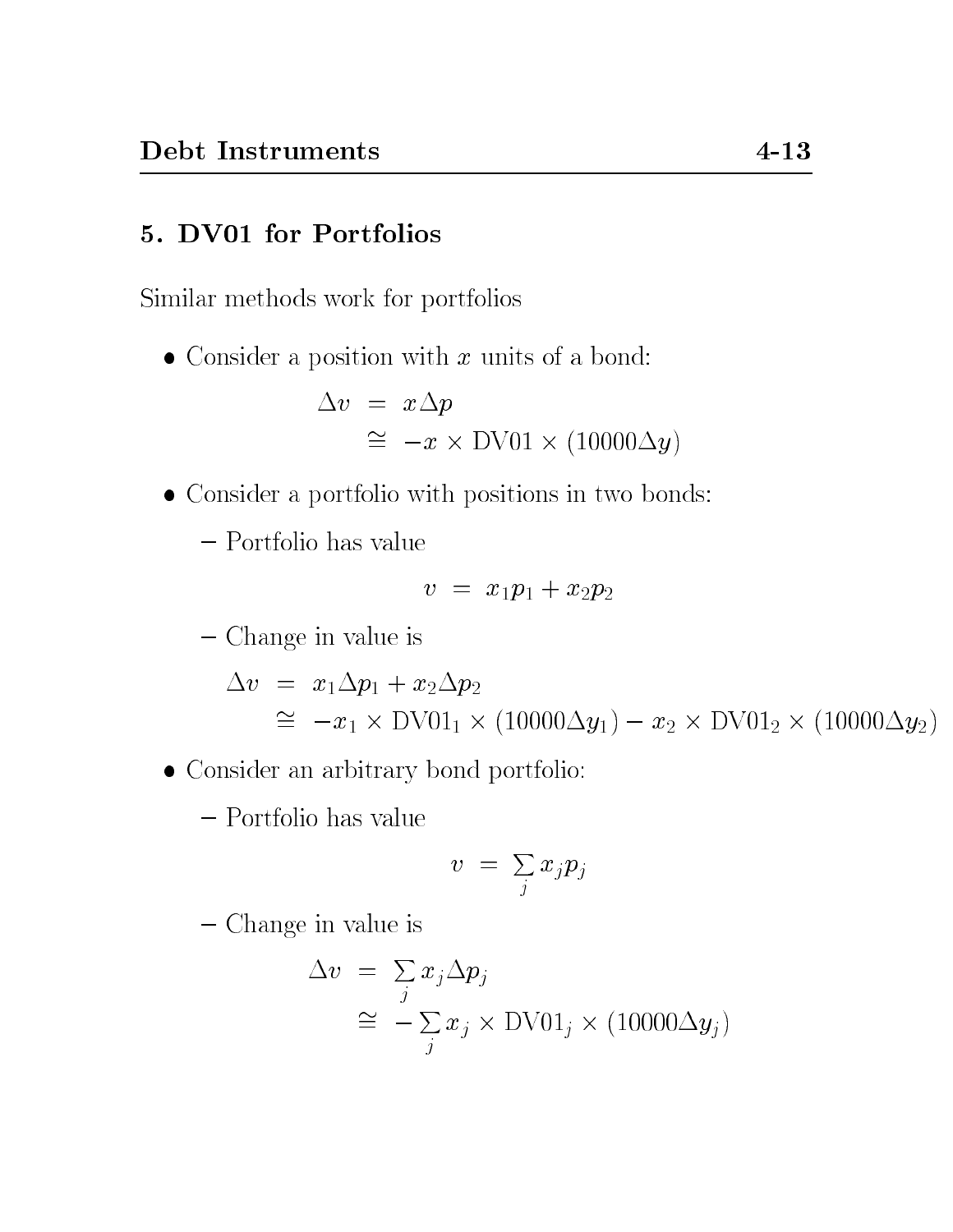#### 5. DV01 for Portfolios (continued)

• We define the DV01 of a portfolio as the change in value resulting from equal one basis point declines in all yields (ie,  $\Delta y_i = -0.0001$  for all j):

$$
D\text{V01} = \sum_j x_j \times D\text{V01}_j
$$

- Summary for emphasis: the DV01 for a bunch of positions is the sum of the DV01's of the individual positions
	- { Very helpful, since it's portfolios we care about
	- $-$  Based on equal changes in all yields
	- { This is a standard risk management number: How sensitive is the portfolio to general changes in bond yields?
- Example 6: one 2-year bond and three 5-year bonds (examples 1 and 2)

DV01 = 1 - 0:0177 + 3 - 0:0386 = 0:1335

In words: if yields rise 1 bp, we lose 13 cents.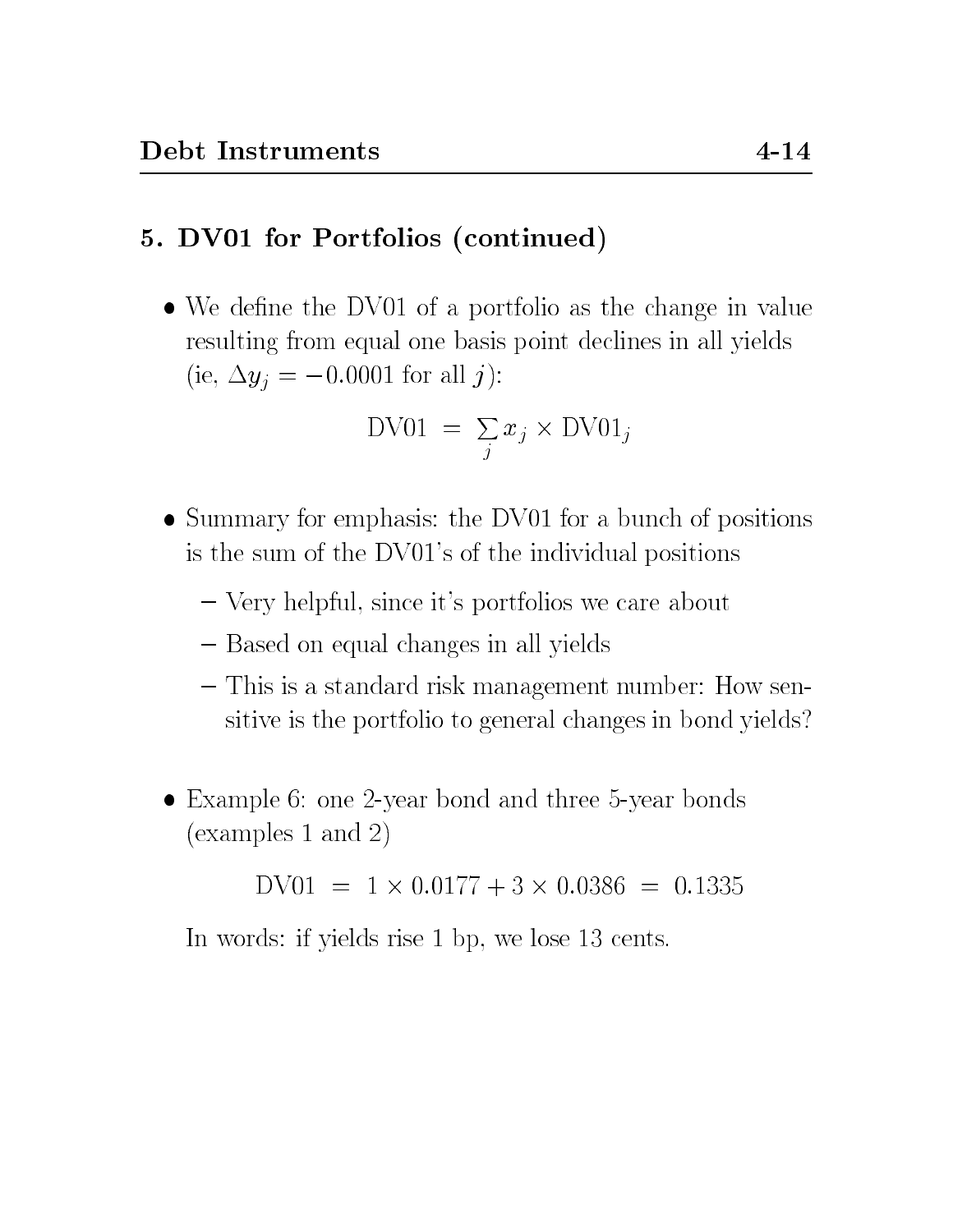## 6. Application: Yield Spread Trades

- Betting on yield spreads
	- $-$  Scenario: Spot rates flat at 10\%
	- We expect the yield curve to steepen, but have no view on its level. Specically, we expect the 10-year spot rate to rise relative to the 2-year.
	- { Strategy: buy the 2-year, short the 10-year, in proportions that leave no exposure to overall yield changes
- Using DV01 to construct the trade:
	- { We showed earlier that a one basis point rise in yield reduces the price of the 2-year zero by 0.0157 and the 10-year zero by 0.0359 (examples 3 and 4).
	- { To eliminate exposure to equal changes in yields:

$$
\Delta v = (x_2 \times \text{DV01}_2 + x_{10} \times \text{DV01}_{10}) (10000 \Delta y)
$$
  
= 0

- Hence we buy more of the 2-year than we sell of the 10-year:

$$
\frac{x_2}{x_{10}} = -\frac{\text{DV01}_{10}}{\text{DV01}_2} = -\frac{0.0359}{0.0157} = -2.29
$$

(the minus sign tells us one is a short position)

 ${\rm -}$  Remark: 2.29 is sometimes referred to as a *hedge ratio*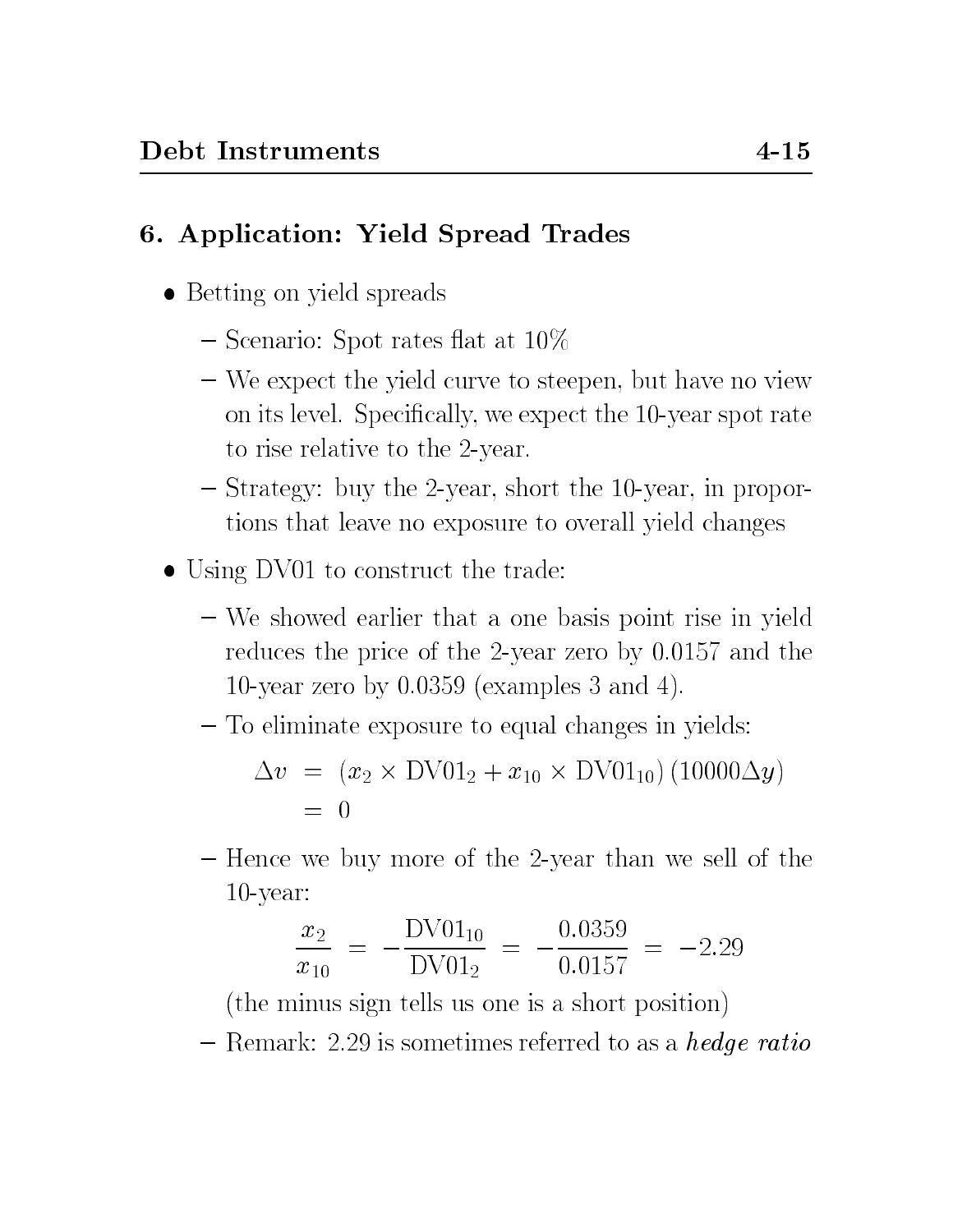## 7. Duration

 $\bullet$  Definition: (modified) *duration* is the proportional decline in price associated with a unit increase in yield:

$$
D = -\frac{\text{Slope of Price-Yield Relation}}{\text{Price}}
$$

$$
= -\frac{dp/dy}{p}
$$

 $\bullet$  Formula with semiannual compounding and even first period:

$$
D = -\frac{dp/dy}{p} = (1 + y/2)^{-1} \sum_{j=1}^{n} (j/2) \times w_j
$$

with

$$
w_j \,\,=\,\frac{(1+y/2)^{-j}c_j}{p}.
$$

 $\bullet$  Usage:

$$
\Delta p \,\,\cong\,\, -p \times D \times \Delta y
$$

(Approximation good for small changes in  $y$ )

- $\bullet$  Remarks:
	- Weight  $w_j$  is fraction of value due to the j<sup>th</sup> payment
	- Sum is weighted average life of payments
	- { Conveys same information as DV01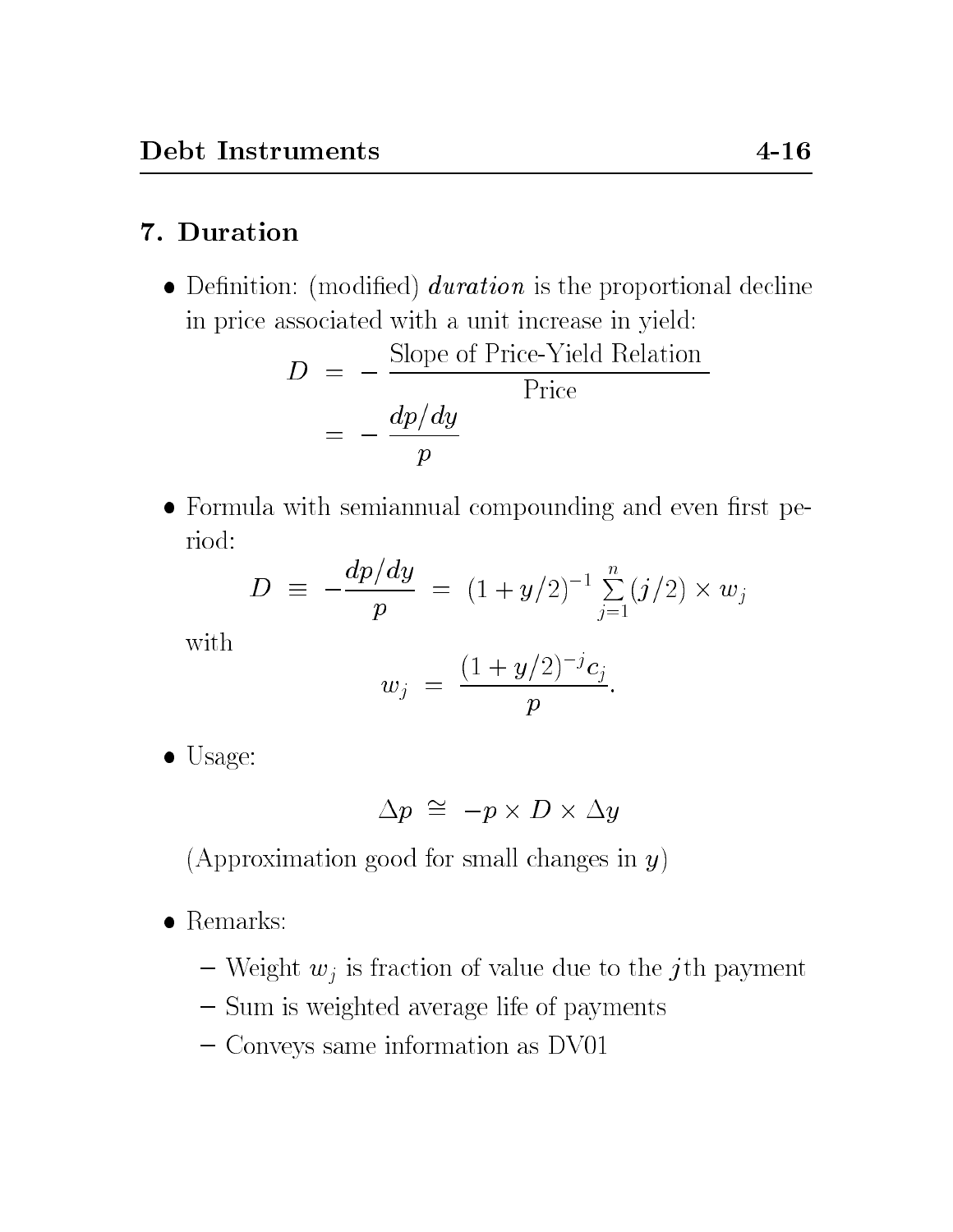# 7. Duration (continued)

 $\bullet$  Example 1 (2-year 10% bond, spot rates at 10%)

Intermediate calculations:

|   | Payment (j) Cash Flow $(c_i)$ Value Weight $(w_i)$ |        |         |
|---|----------------------------------------------------|--------|---------|
|   | $\mathcal{L}$                                      | 4.762  | 0.04762 |
|   | $\mathcal{D}$                                      | 4.535  | 0.04535 |
| 3 | $\Lambda$                                          | 4.319  | 0.04319 |
|   | 105                                                | 86.384 | 0.86384 |

Duration:

$$
D = (1 + .10/2)^{-1}(0.5 \times 0.04762 + 1.0 \times 0.04535
$$
  
+1.5 \times 0.04319 + 2.0 \times 0.86384)  
= 1.77 years

If y rises 100 basis points, price falls 1.77%.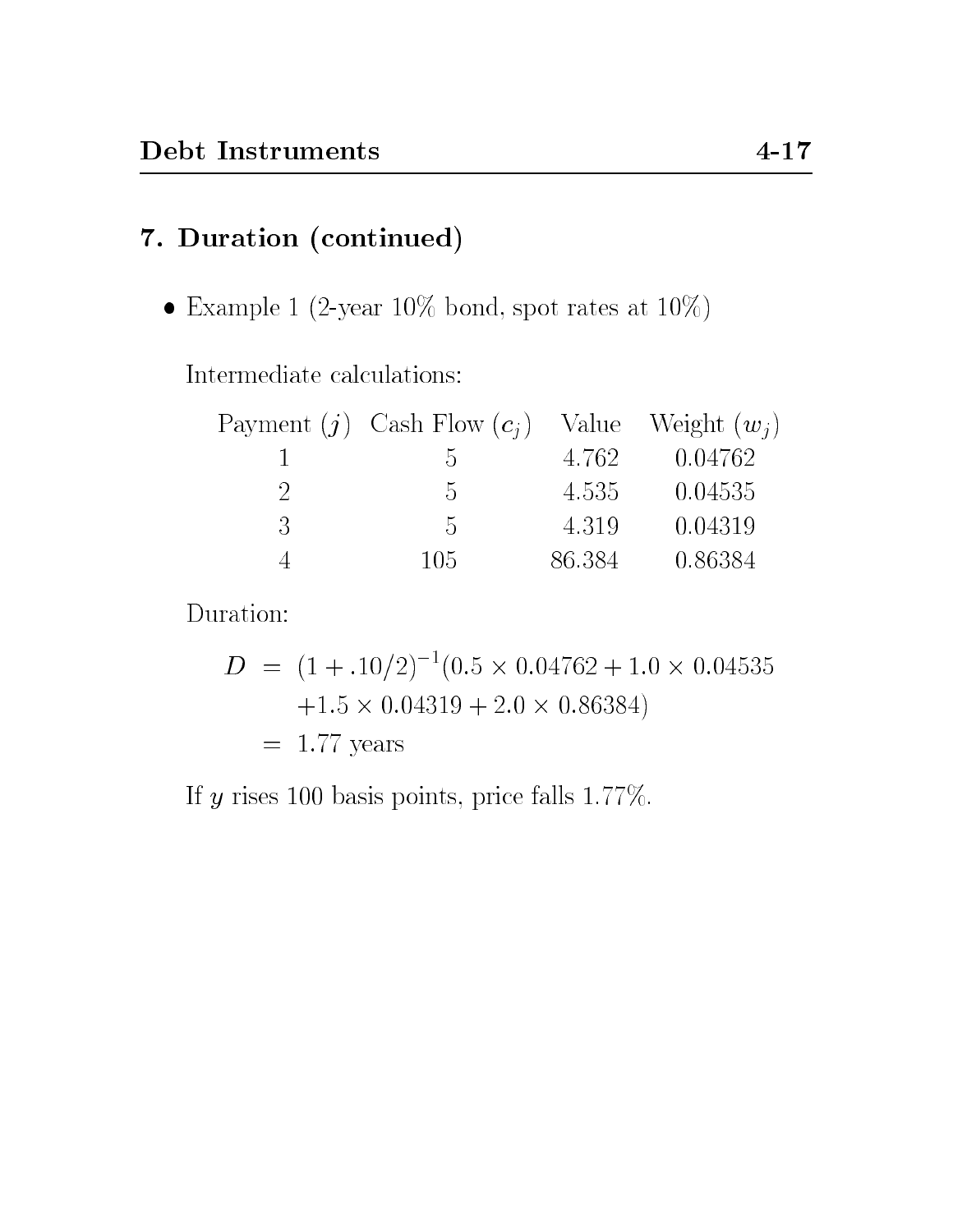### 6. Duration (continued)

- Example 2 (5-year 10% bond, spot rates at  $10\%$ )  $D = 3.86$ .
- Example 3 (2-year zero, spot rates at  $10\%)$ Duration for an  $n$ -period zero is

$$
D = (1 + .10/2)^{-1} (n/2)
$$

Note the connection between duration and maturity. Here  $n = 4$  and  $D = 1.90$ .

• Example 4 (10-year zero, spot rates at  $10\%)$  $D = (1 + .10/2)^{-1}(20/2) = 9.51.$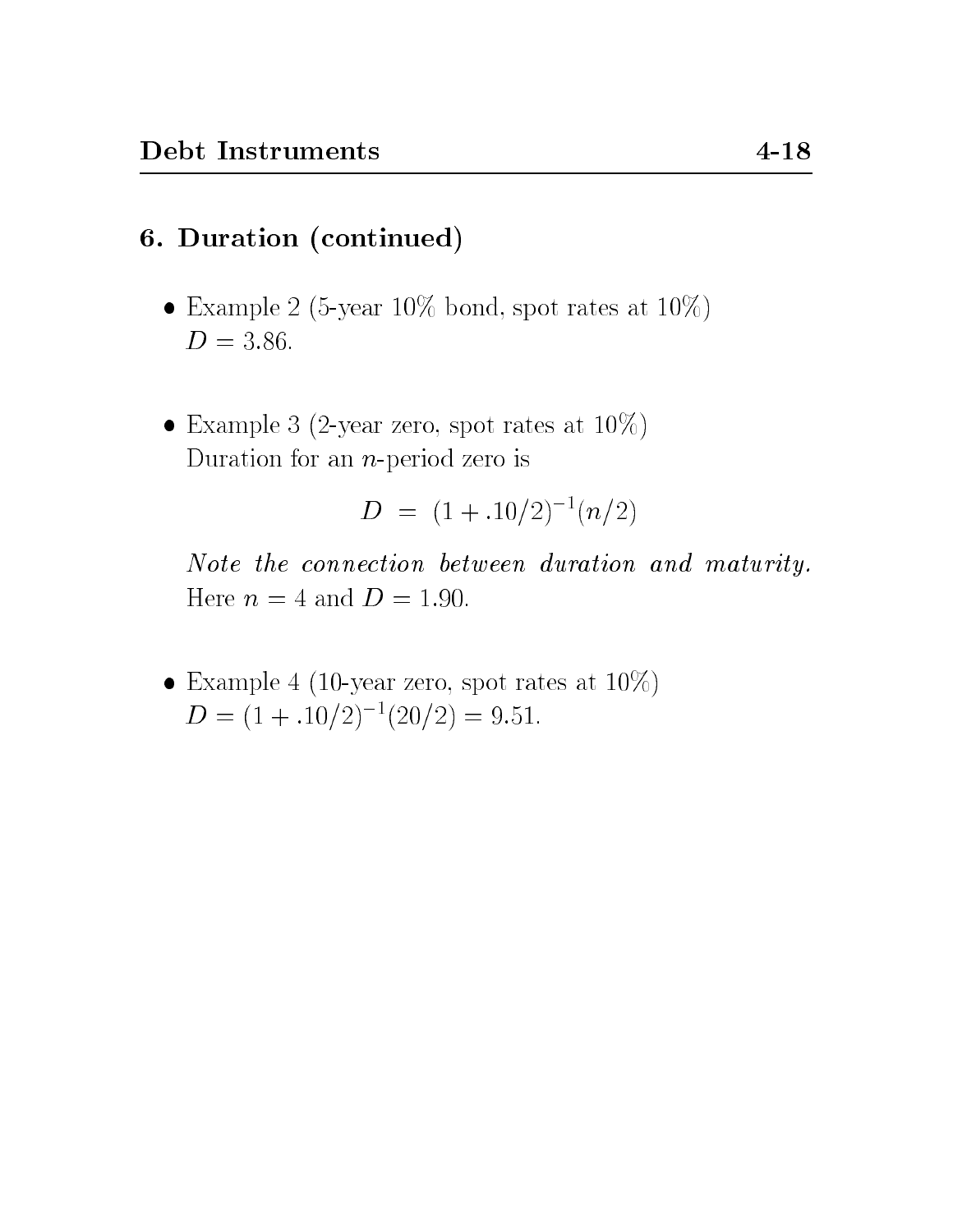#### 8. Duration Formulas

Reproducing Bloomberg's calculation

Duration formula becomes (semiannual compounding)

$$
D \equiv -\frac{dp/dy}{p} = (1 + y/2)^{-1} \sum_{j=1}^{n} [(w+j-1)/2] \times w_j
$$

with

$$
w_j = \frac{(1 + y/2)^{-w-j+1}c_j}{p}.
$$

• Short cut for coupon bonds:

$$
A = -\frac{[n(1-d) - (1-d^n)]C}{(1-d)(1-d^n)C + (1-d)^2d^{n-1}100}
$$
  

$$
D = \frac{d}{k}[(w+n-1) + A]
$$

where  $k$  is the number of coupons per year,  $C$  is the coupon (not the annual coupon rate!), and  $d = 1/(1 + y/k)$ .

- $\bullet$  Remarks
	- { Don't ask, it works!
	- ${\rm -}$  Role of k: duration depends on interest rate convention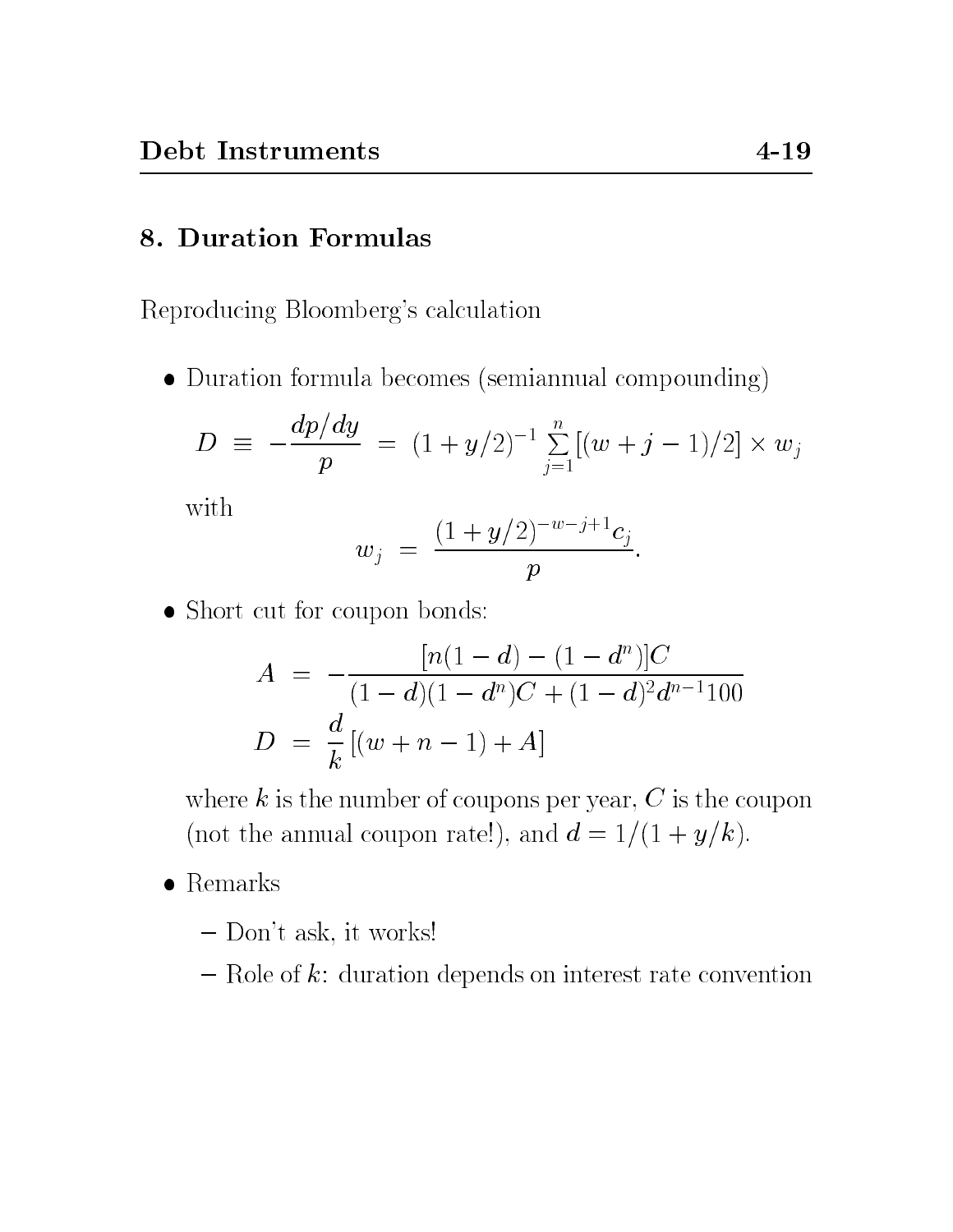# 8. Duration Formulas (continued)

- Example 5 (Citicorp 7 1/8s again)
	- $-$  Parameters:  $n = 18$ ,  $p$  (invoice price) = 103.056,  $w =$  $0.494$ ,  $y = 6.929\%$
	- $-$  Answer:  $D = 6.338$  years (less than maturity of 8.75 years)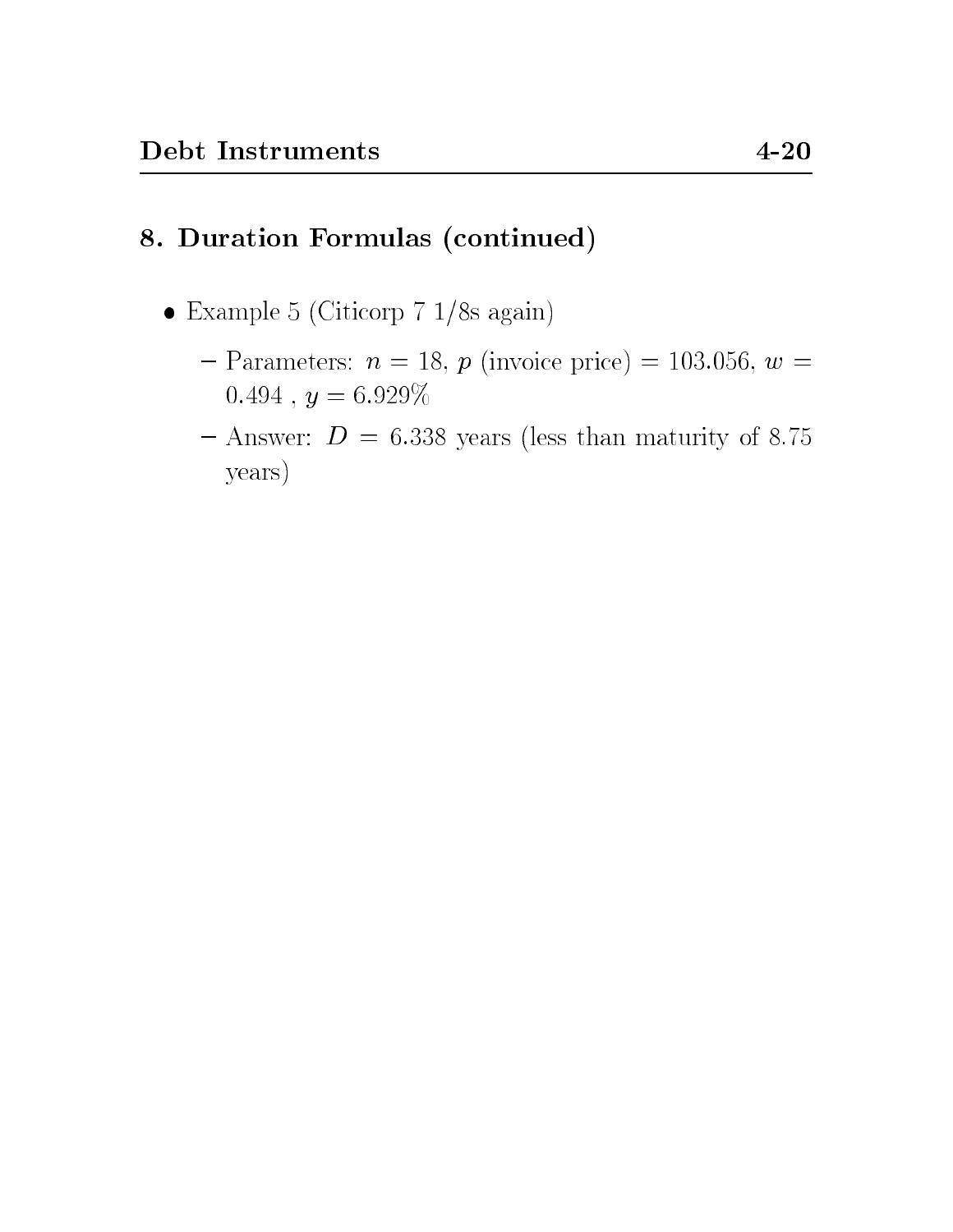#### 9. Duration for Portfolios

Similar methods work for portfolios

- Consider an arbitrary portfolio of bonds:
	- $-$  Portfolio has value

$$
v\,\,=\,\,\textstyle{\sum\limits_j}\,x_j p_j
$$

{ Change in value is

$$
\Delta v = \sum_{j} x_j \Delta p_j
$$
  
\n
$$
\cong -\sum_{j} x_j p_j \times D_j \times \Delta y_j
$$

{ Proportional change in value is

$$
\Delta v/v \cong -\sum_{j} (x_j p_j/v) \times D_j \times \Delta y_j
$$

$$
\cong -\sum_{j} w_j \times D_j \times \Delta y_j
$$

where  $w_j = x_j p_j/v$  is the fraction of value in bond j.

 $\bullet$  We define the duration of a portfolio as the proportional change in value resulting from equal changes in all yields  $(\Delta y_j = \Delta y$  all j):

$$
D\,\,=\,\,-\frac{dv\big/dy}{v}\,\,=\,\,\sum_j w_j D_j
$$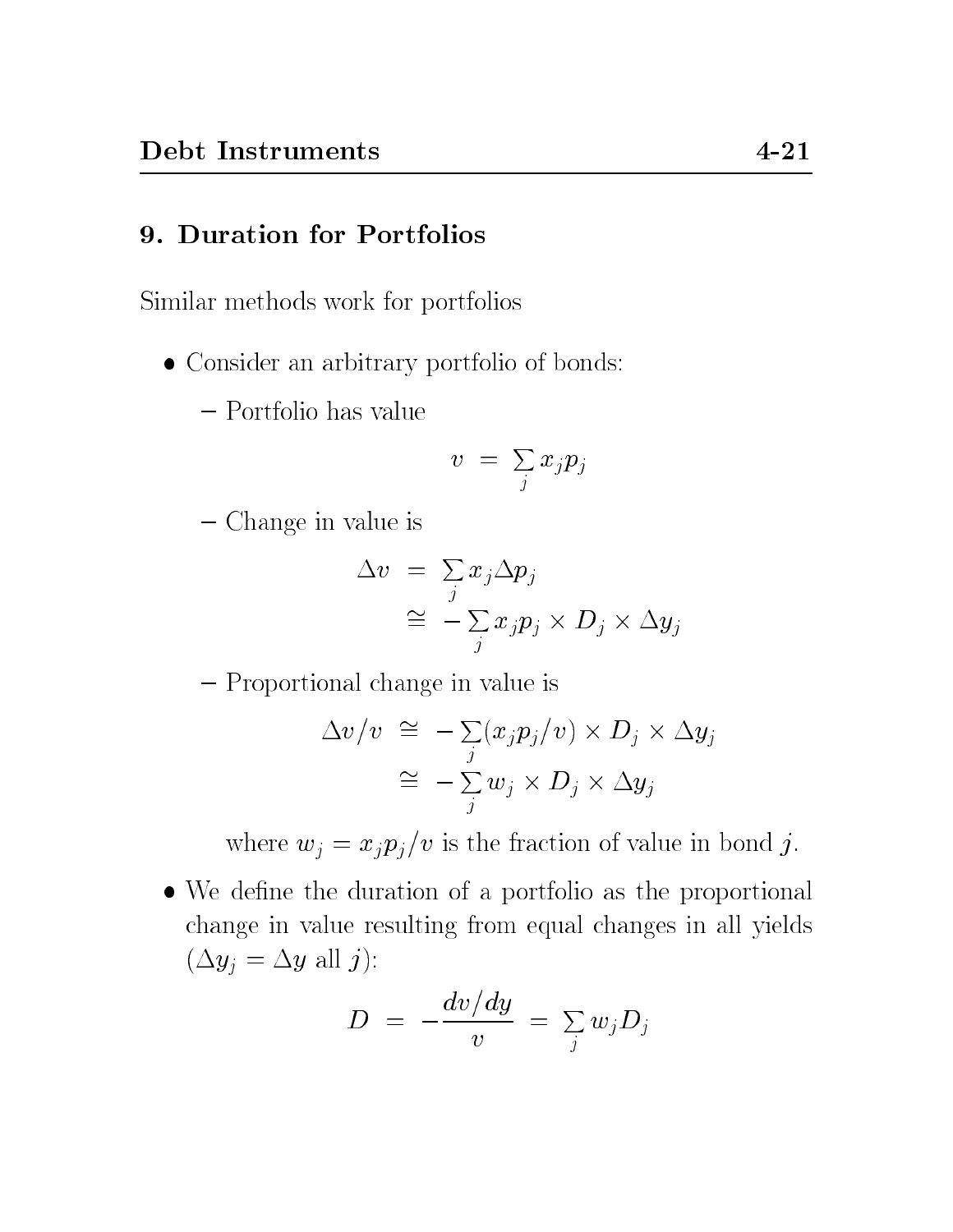## 9. Duration for Portfolios (continued)

- Example 6: one 2-year bond and three 5-year bonds (examples 1 and 2)
	- $-$  Since prices are equal, value weights are  $1/4$  and  $3/4$

$$
- D = 0.25 \times 1.77 + 0.75 \times 3.86 = 3.38
$$

- Example 7: combination of 2- and 10-year zeros with duration equal to the 5-year par bond
	- { This kind of position is known as a barbell, since the cash flows have two widely spaced lumps (picture a histogram of the cash flows)
	- ${\cal I}$  If we invest fraction w in the 2-year, the duration is

$$
D = w \times 1.90 + (1 - w) \times 9.51 = 3.86
$$

Answer:  $w = 0.742$ .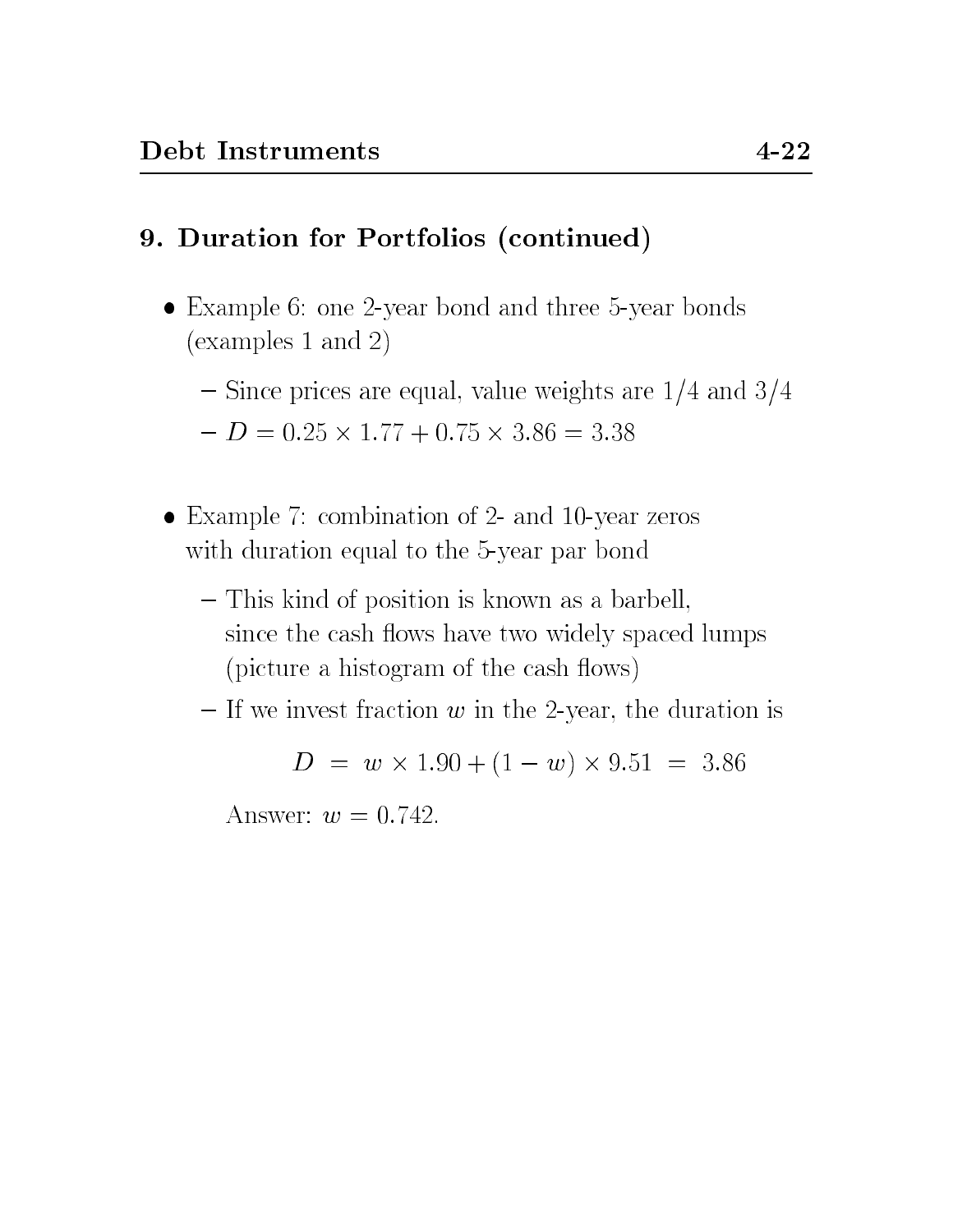## 9. Duration for Portfolios (continued)

- Spread trade for 2- and 10-year zeros
	- Recall: exploit expected yield-curve steepening
	- $-$  Durations are 1.90 (2-year) and 9.51 (10-year)
	- { Dollar sensitivity is duration times price
	- { To eliminate overall sensitivity, set

$$
\begin{array}{lcl} \Delta v & = & (x_2 \ p_2 \ D_2 + x_{10} \ p_{10} \ D_{10}) \, \Delta y, \\ & = & 0, \end{array}
$$

which implies

$$
\frac{x_2}{x_{10}} = -\frac{p_{10}D_{10}}{p_2D_2} = -\frac{37.69 \times 9.51}{82.27 \times 1.90} = -2.29
$$

- Same answer as before: DV01 and duration contain the same information (slope of price-yield relation).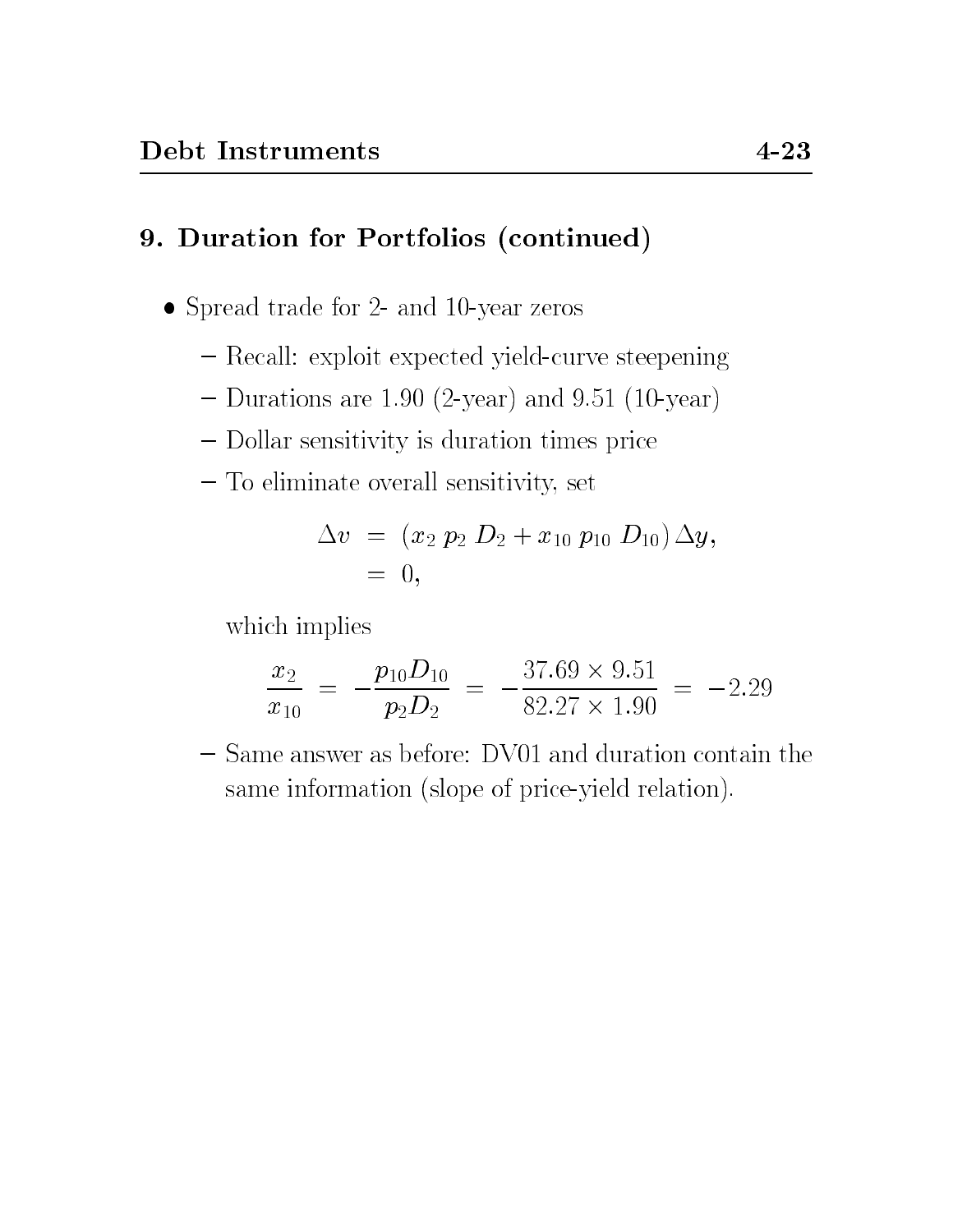## 10. Duration: History and Assessment

Duration comes in many flavors:

- $\bullet$  Our definition is generally called "modified duration"
- The textbook standard is Macaulay's duration

- Differs from ours in lacking the 
$$
(1 + y/2)^{-1}
$$
 term:

$$
D = -\sum_{j=1}^n (j/2) \times w_j
$$

- Leads to a closer link between duration and maturity (for zeros, they're the same)
- { Nevertheless, duration is a measure of sensitivity; its link with maturity is interesting but incidental
- ${\rm -}$  Our approach depends on coupon frequency; since large  $k$  leads to Macaulay, hard to say the difference matters
- { Frederick Macaulay studied bonds in the 1930s
- Fisher-Weil duration: compute weights with spot rates
	- $-$  Makes a lot of sense
	- { Used in many risk-management systems (RiskMetrics, for example)
	- $-$  Rarely makes much difference with bonds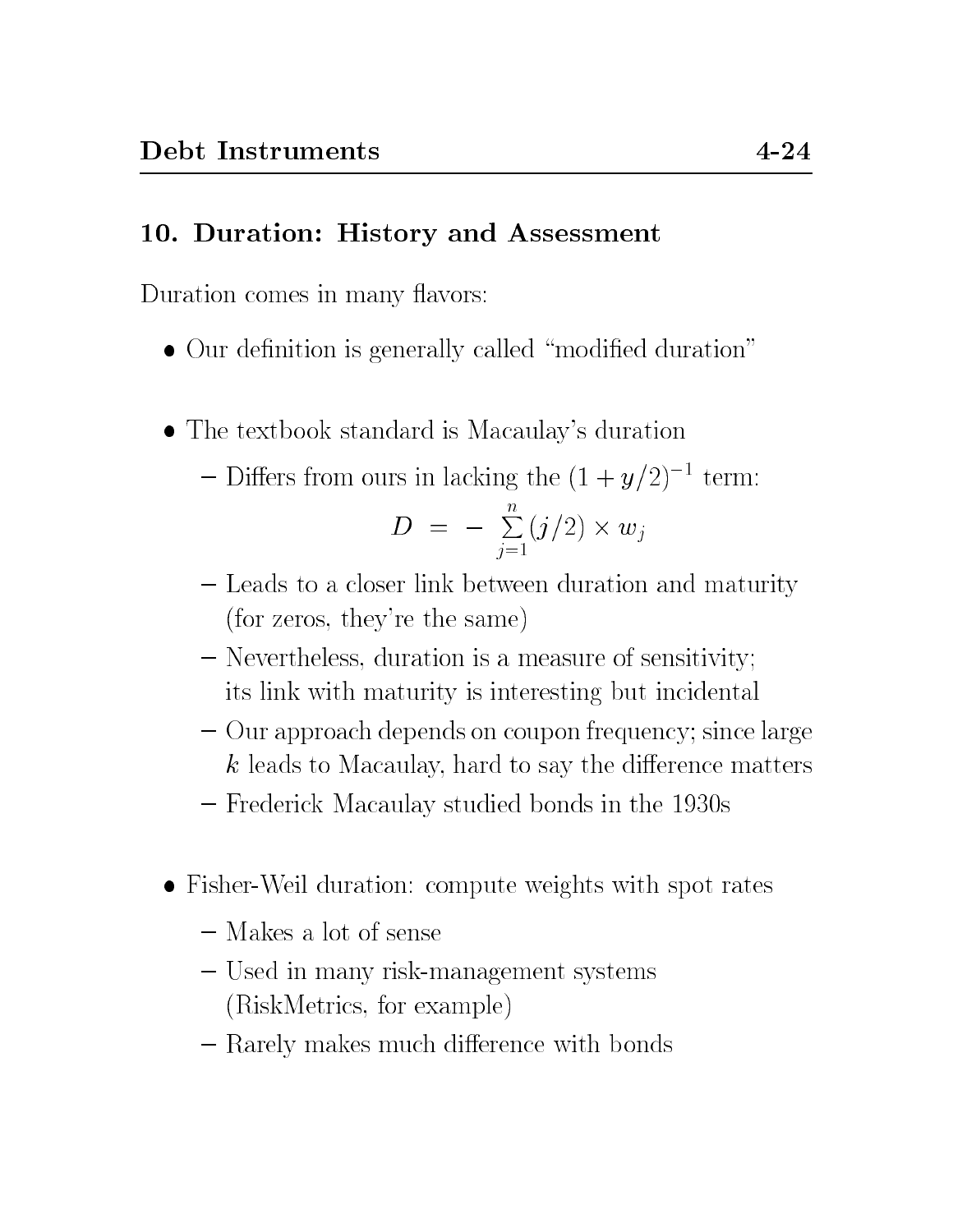#### 10. Duration: History and Assessment (cont'd)

- Bottom line: duration is an approximation (ditto DV01)
	- Based on parallel shifts of the yield curve
		- (presumes all yields change the same amount)
	- Holds over short time intervals
		- (otherwise maturity and the price-yield relation change)
	- { Holds for small yield changes:

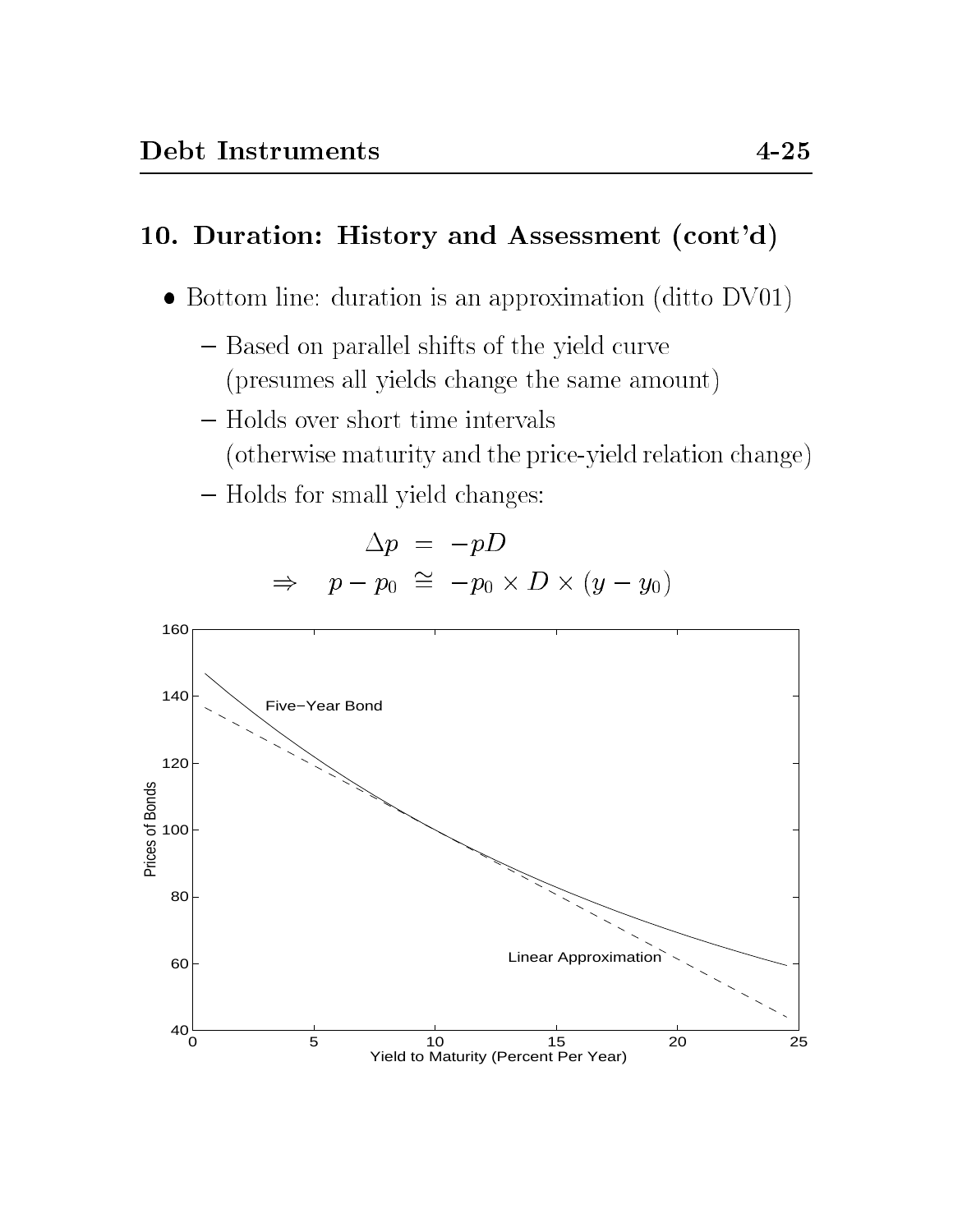# 11. Convexity

- Convexity measures curvature in the price-yield relation
- $\bullet$  Common usage: "callable bonds have negative convexity" (the price-yield relation is concave to the origin)
- Definition (semiannual, full first period):

$$
C \equiv \frac{d^2 p/dy^2}{p}
$$
  
=  $(1 + y/2)^{-2} \sum_{j=1}^{n} [j(j+1)/4] \times w_j$ 

with

$$
w_j=\frac{(1+y/2)^{-j}c_j}{p}
$$

- Convexity is
	- higher for long bonds
	- higher for coupon bonds
	- higher yet for barbells (highly spread out cash flows)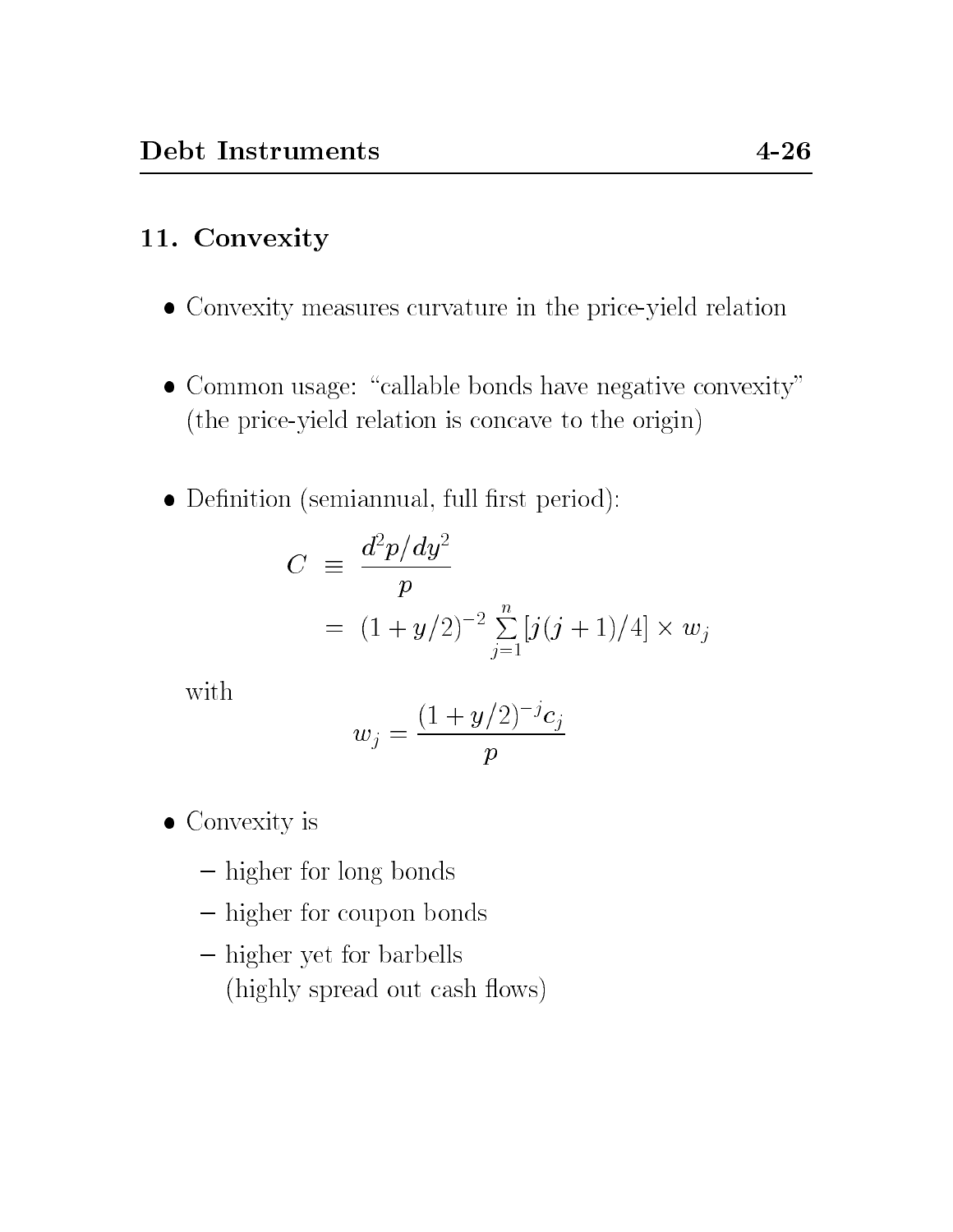### 11. Convexity (continued)

- Example 1 (2-year 10% bond, spot rates at  $10\%$ )  $C = 4.12.$
- Example 3 (2-year zero, spot rates at  $10\%)$ Convexity for an  $n$ -period zero is

$$
C = (1 + .10/2)^{-2} [n(n+1)/4],
$$

or 4.53 when  $n = 4$ .

• Bloomberg calculations (fractional first period  $w$ )

$$
C = (1 + y/2)^{-2} \sum_{j=1}^{n} [(j - 1 + w)(j + w)/4] \times w_j
$$

with

$$
w_j = \frac{(1 + y/2)^{-j+1-w} c_j}{p}
$$

(Bloomberg divides this number by 100.)

- $\bullet$  There's a formula for this, but it's really ugly.
- Example 5 (Citicorp 7 1/8s again)

Answer:  $C = 51.3$  (0.513 on Bloomberg)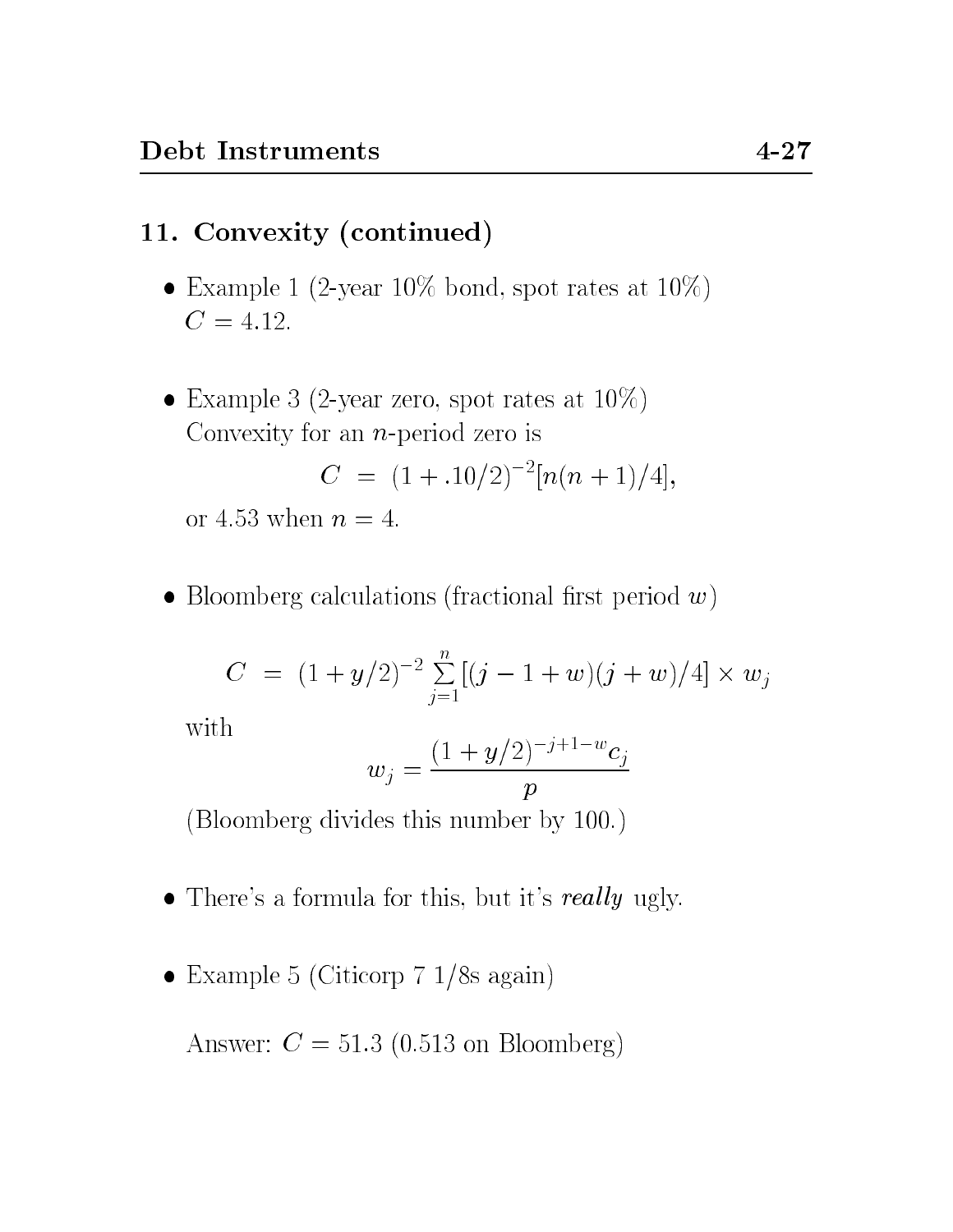# 11. Convexity (continued)

Convexity and returns

 $\bullet$  Second-order approximation:

$$
\frac{\Delta p}{p} = -D\Delta y + \frac{1}{2}C(\Delta y)^2
$$

- $\bullet$  Other things equal, high  $C$  is good  $(\text{``The benter the better''})$
- $\bullet$  Standard usage: "convexity added 6 bps to returns"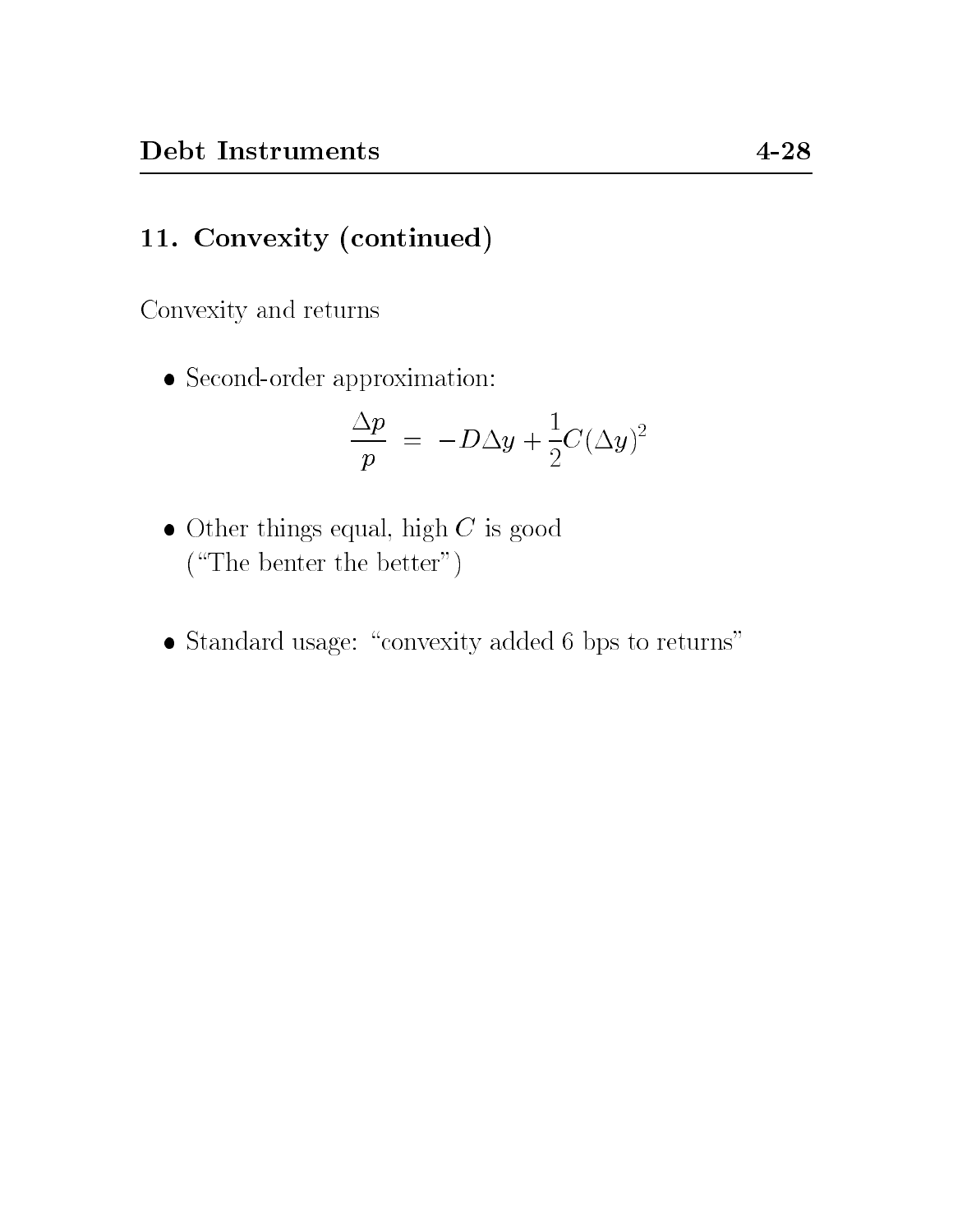## 12. Statistical Measures of Interest Sensitivity

- Standard approach to measuring risk in finance: standard deviations and correlations of price changes
- Fixed income applications
	- Standard deviations and correlations of yield changes
	- { Use DV01 to translate into price changes
	- { Bottom line: yield changes not equal
- Statistical properties of monthly changes in spot rates

| 1-Year | 3-Year | 5-Year                              | 7-Year | $10$ -Year                                                    |
|--------|--------|-------------------------------------|--------|---------------------------------------------------------------|
|        |        |                                     |        |                                                               |
| 0.547  | 0.441  | 0.382                               | 0.340  | 0.309                                                         |
|        |        |                                     |        |                                                               |
| 1.000  | 0.920  | 0.858                               | 0.800  | 0.743<br>0.867                                                |
|        |        | 1.000                               | 0.980  | 0.930<br>0.970                                                |
|        |        | B. Correlations of Changes<br>1.000 | 0.967  | A. Standard Deviations of Changes (Percent)<br>0.923<br>1.000 |

Source: McCulloch and Kwon, US treasuries, 1952-91.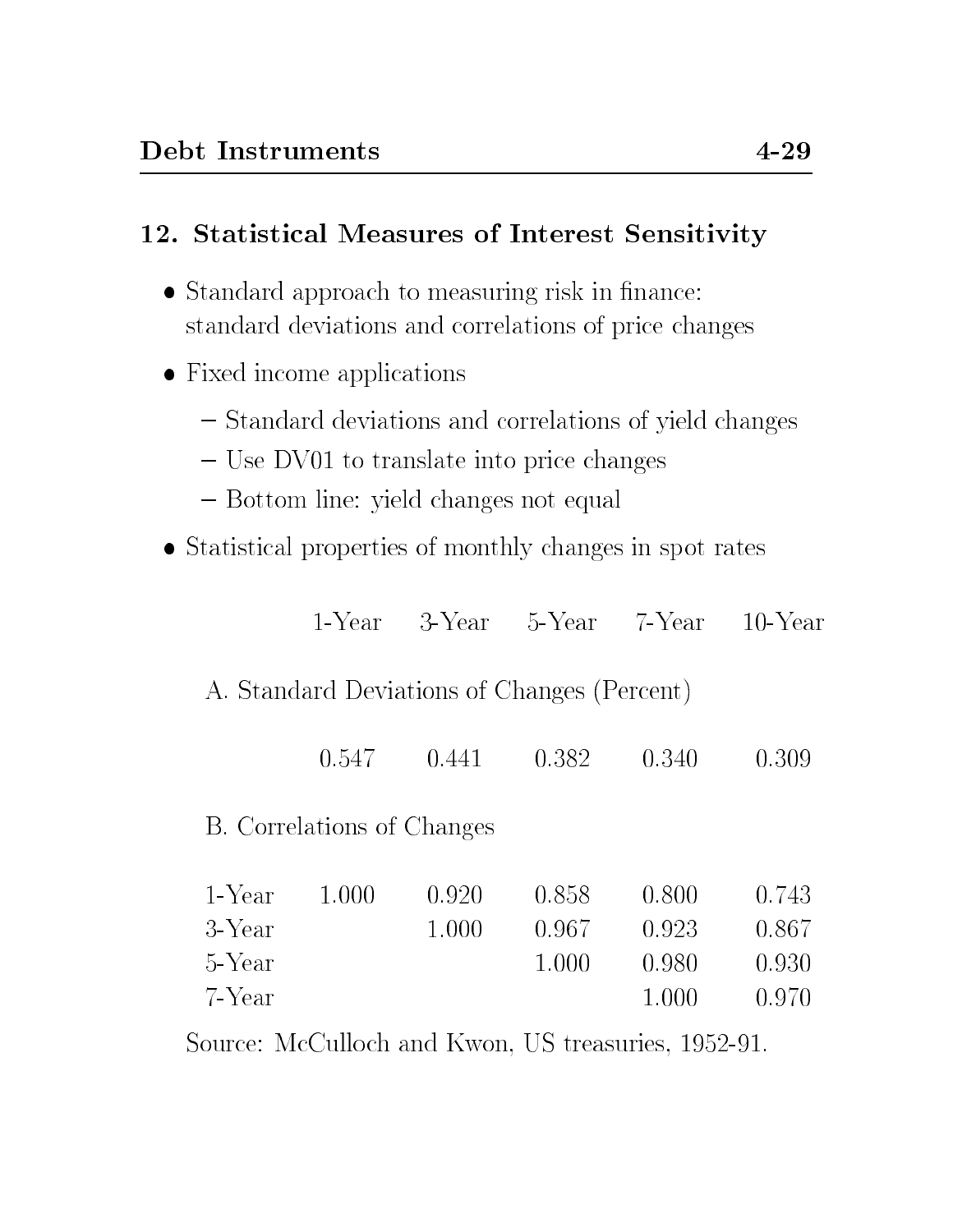# 12. Statistical Measures (continued)

Examples of yield curve shifts (spot rates)



Remark: not just parallel shifts!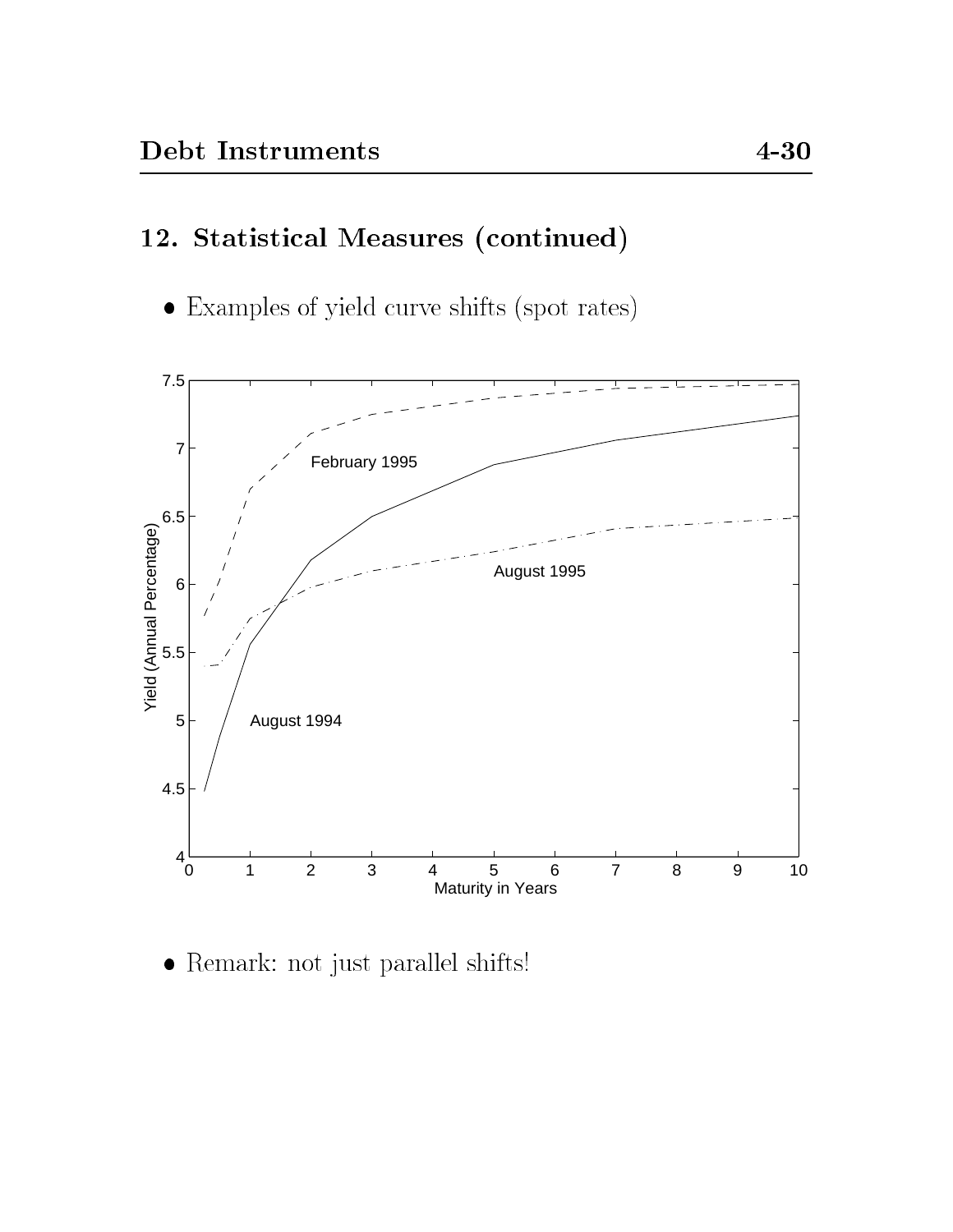# 12. Statistical Measures (continued)

Typical components of yield curve shifts



 $\bullet$  Remarks:

- { Component 1: Roughly parallel, but less at long end
- ${\sim}$  Component 2: Twist accounts for 10-15% of variance
- { Bottom line: DV01/duration only approximate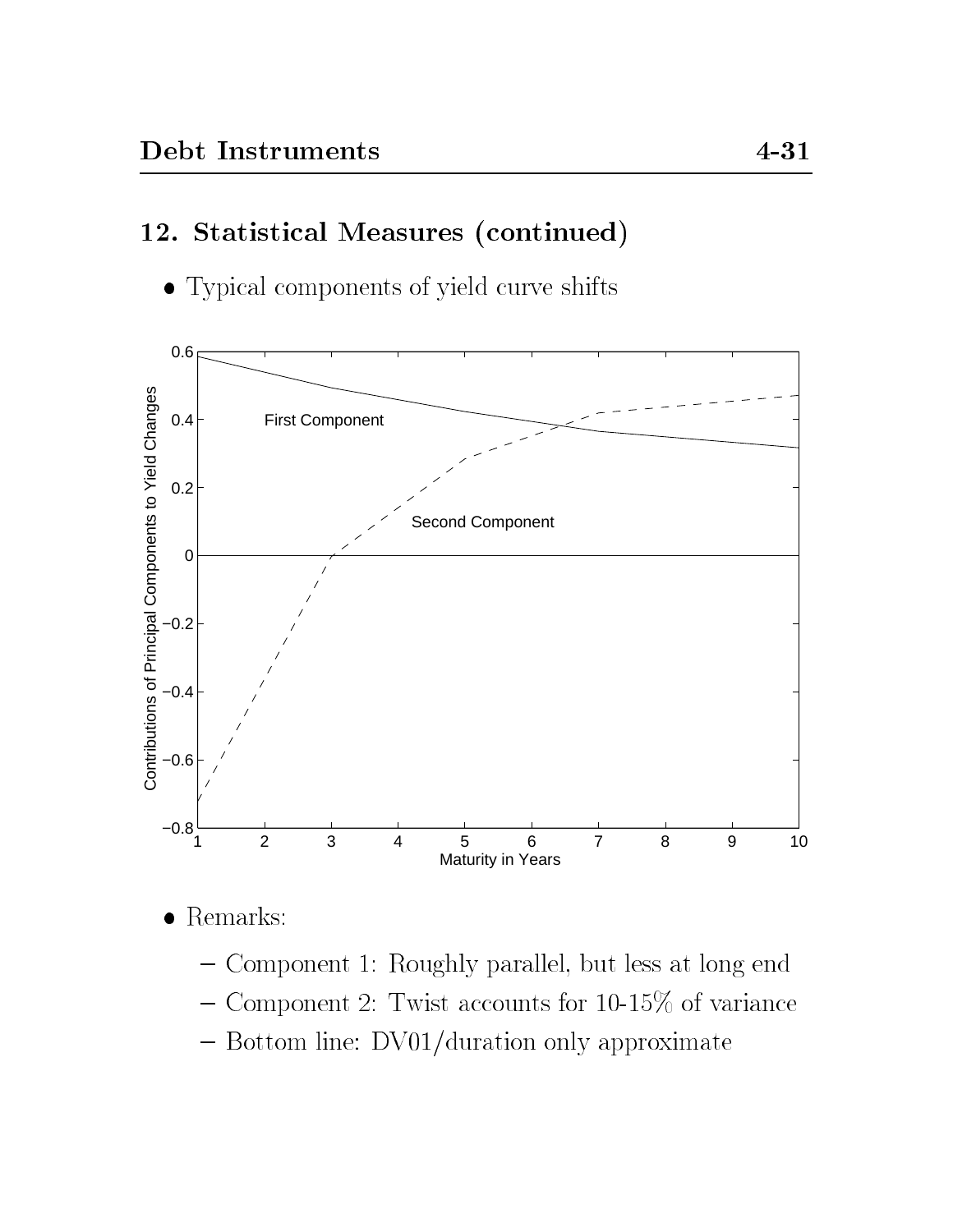#### 13. More on Statistical Risk Measures

Industry Practice: JP Morgan's RiskMetrics

- Daily estimates of standard deviations and correlations (This is critical: volatility varies dramatically over time)
- Twenty-plus countries, hundreds of markets
- Yield "volatilities" based on proportional changes:

$$
\log \left(y_t/y_{t-1}\right) \approx \frac{y_t - y_{t-1}}{y_{t-1}}
$$

- Maturities include 1 day; 1 week; 1, 3, and 6 months Others handled by interpolation
- Documentation available on the Web (useful but not simple)
- Similar methods in use at most major institutions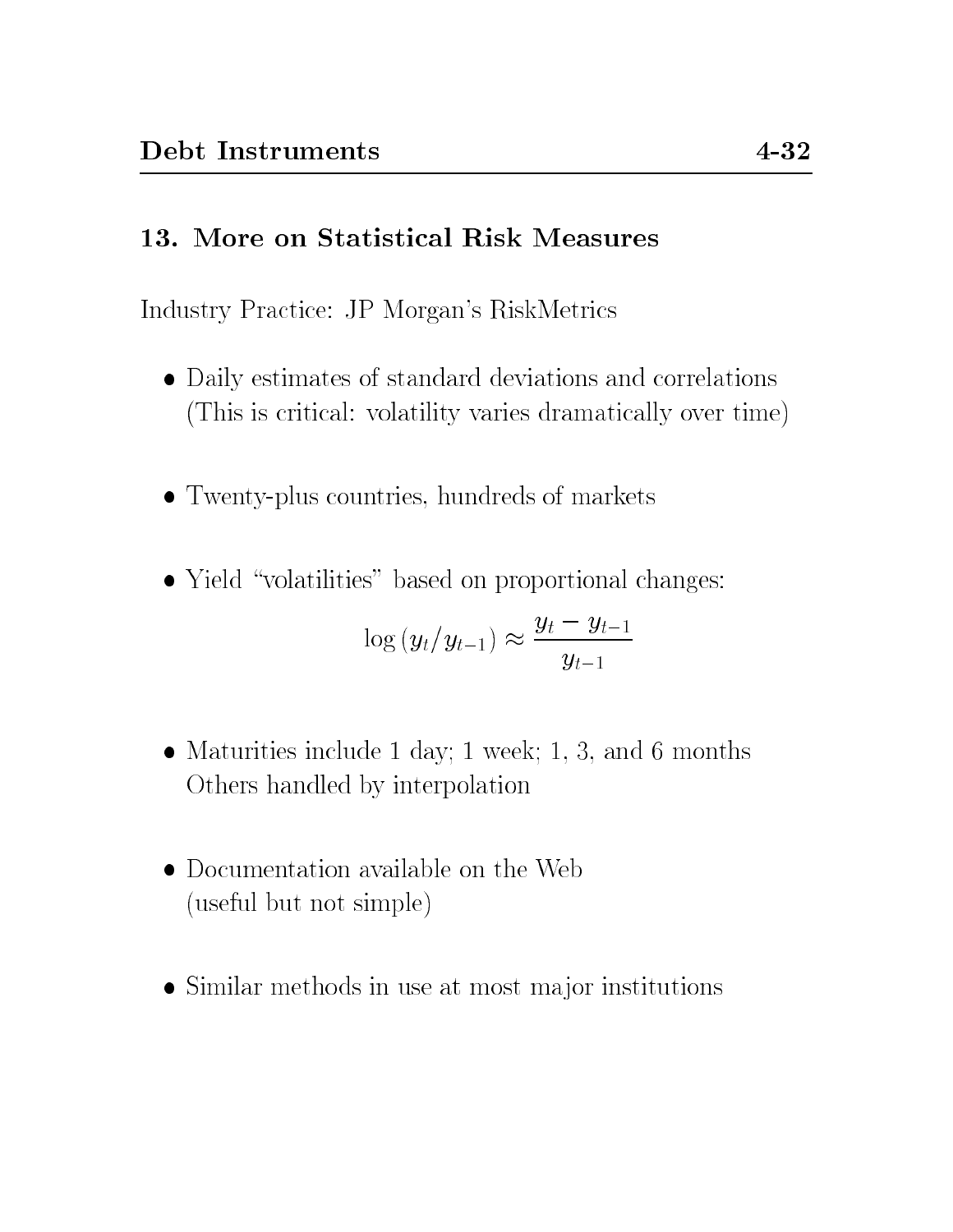## 14. Application: Hedging

- Situation: We own  $x_5$  units of 5-year notes.
- Problem: Short 10-years to minimize risk. How many?
- Conventional approach: use DV01's
	- { Assume equal yield changes for 5s and 10s
	- { Zero change in value:

v <sup>=</sup> (x5 - DV015 <sup>+</sup> x10 - DV0110) y - 10000  $= 0$ 

{ Hedge ratio is

$$
\frac{x_{10}}{x_5} = -\frac{\text{DV01}_5}{\text{DV01}_{10}}
$$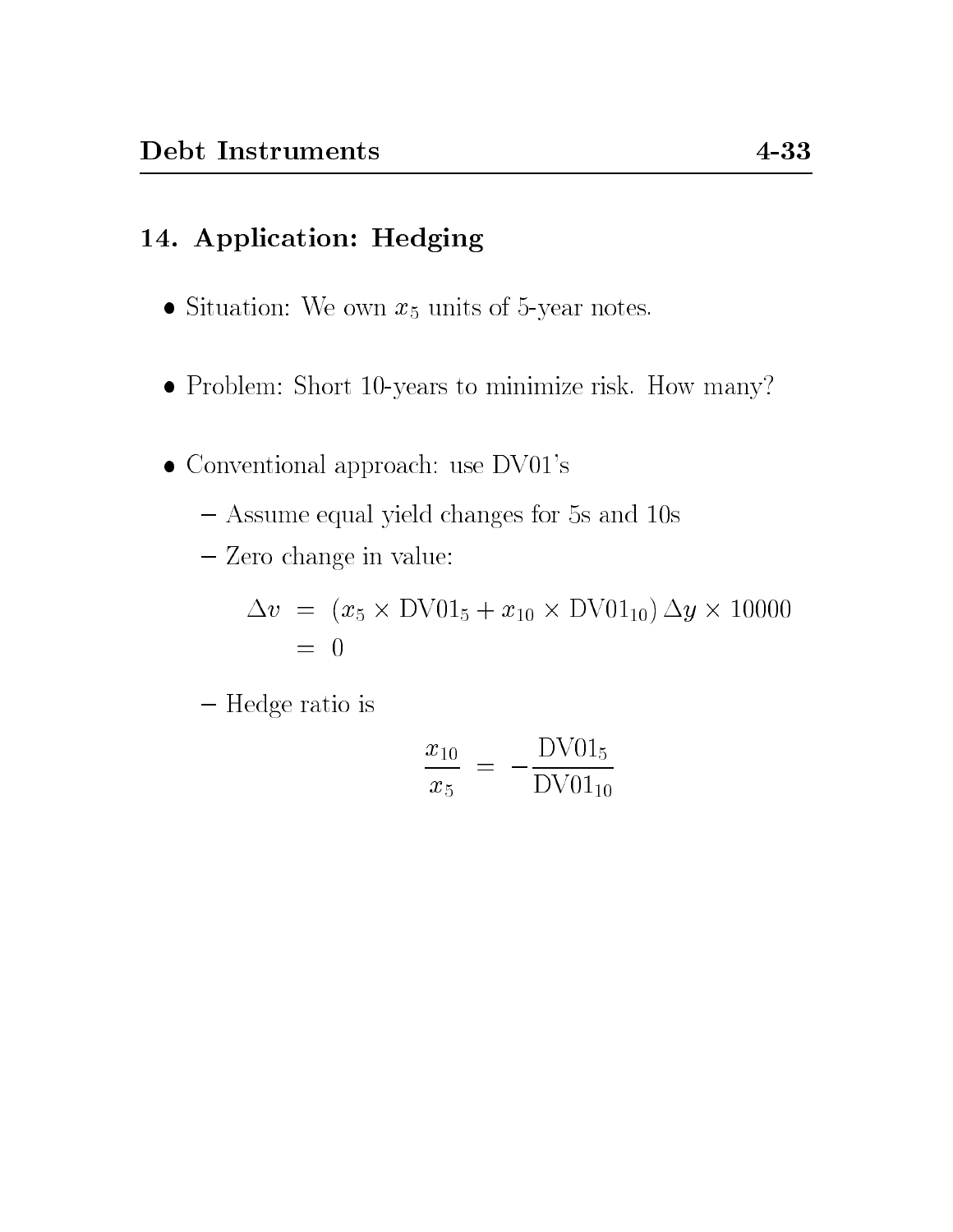# 14. Application: Hedging (continued)

- Statistical approach (don't sweat the details)
	- $-$  Notation shortcut: use  $\delta$  for DV01
	- { Variance of change in value:

$$
\sigma^2 = Var(\Delta v)
$$
  
=  $(x_5\delta_5)^2\sigma_5^2 + (x_{10}\delta_{10})^2\sigma_{10}^2 + 2\rho(x_5\delta_5)(x_{10}\delta_{10})\sigma_5\sigma_{10}$   
(This is the variance of a sum:  $\sigma$ 's are standard devi-

his is the variance of a sum:  $\sigma$ 's are standard deviations in bps and  $\rho$  is the correlation between the two yields.)

• Choose  $x_{10}$  to minimize the variance:

$$
\frac{\partial \sigma^2}{\partial x_{10}} = 2x_{10}\delta_{10}^2\sigma_{10}^2 + 2\rho x_5 \delta_5 \delta_{10} \sigma_5 \sigma_{10} = 0.
$$

Hedge ratio:

$$
\frac{x_{10}}{x_5} = -\rho \left(\frac{\sigma_5}{\sigma_{10}}\right) \left(\frac{\text{DV01}_5}{\text{DV01}_{10}}\right)
$$

- Remarks:
	- { Last term: the conventional ratio of DV01's
	- { First term: if correlation is low, do less hedging
	- ${\bf -}$  Middle term: correction for different yield volatilities
	- ${\rm -}$  Bottom line: conventional approach different unless  $\sigma_5 =$  $\sigma_{10}$  and  $\rho = 1$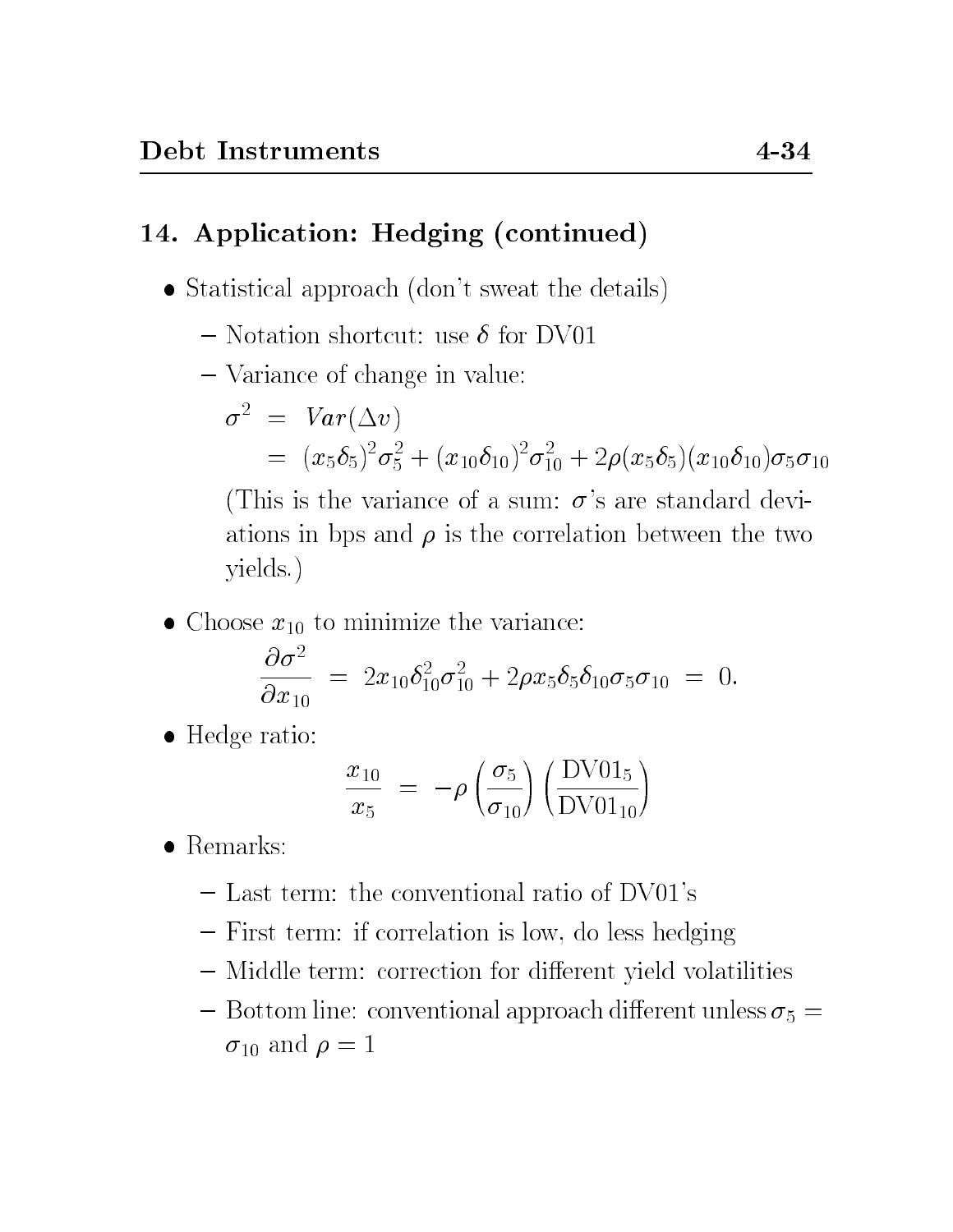# 15. Value-at-Risk

- Compute and report risk to management and shareholders
- Statistical approach (continued)
- Value-at-Risk (VAR) generally dened as k  $(k = 1, k = 2.336,$  etc, based on level of confidence)
- Example: portfolio with 1- and 10-year zeros (5 each)
	- $-$  The usual 10% flat spot rate curve
	- $-$  DV01's are 0.0086 and 0.0359
	- { Std deviations are 54.7 and 30.9 (monthly in bps)
	- { Correlation is 0.748
	- { Variance of change in value:

$$
\sigma^2 = Var(\Delta v)
$$
  
=  $(x_1\delta_1)^2\sigma_1^2 + (x_{10}\delta_{10})^2\sigma_{10}^2 + 2\rho(x_1\delta_1)(x_{10}\delta_{10})\sigma_1\sigma_{10}$ 

- $-$  Answer:  $\sigma = 7.46$ .
- $-$ Translation:
	-
	- One standard deviation is 6.78 (about 1%)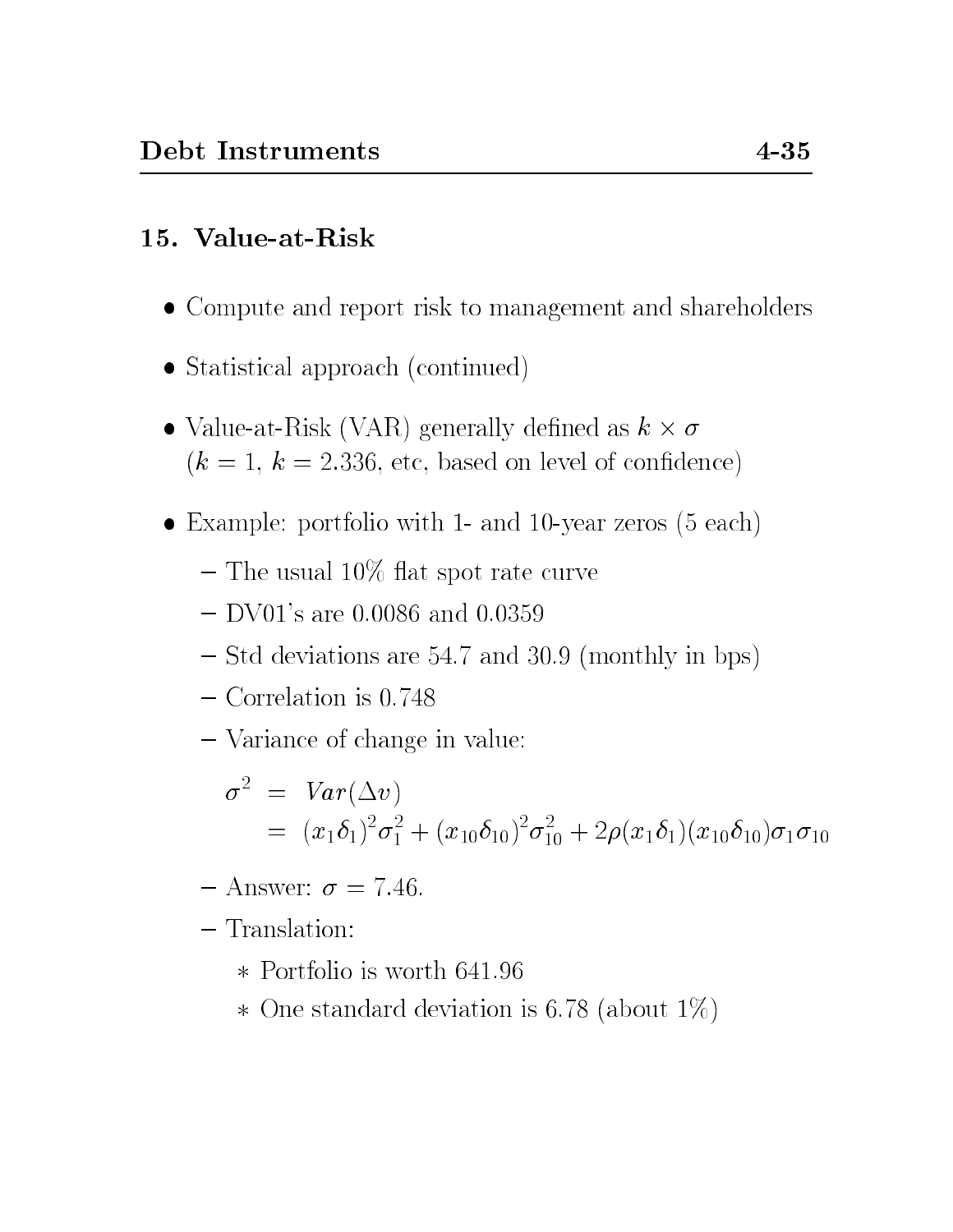### 15. Value-at-Risk

Goldman Sachs: Daily VAR (\$m), May 1998

| Risk category   | VAR  |
|-----------------|------|
| Interest rates  | 33   |
| Currencies      | 11   |
| Equities        | 22   |
| Commodities     |      |
| Diversification | (26) |
| Total           |      |

 $\bullet$  Similar table for our example:

| Asset           | VA R   |
|-----------------|--------|
| 1-Years         | 2.35   |
| 10-Years        | 5.55   |
| Diversification | (1.12) |
| Total           | 6.78   |

- $\bullet$  Remarks:
	- $\frac{1}{2}$   $\frac{1}{2}$   $\frac{1}{2}$   $\frac{1}{2}$   $\frac{1}{2}$   $\frac{1}{2}$   $\frac{1}{2}$   $\frac{1}{2}$   $\frac{1}{2}$   $\frac{1}{2}$   $\frac{1}{2}$   $\frac{1}{2}$   $\frac{1}{2}$   $\frac{1}{2}$   $\frac{1}{2}$   $\frac{1}{2}$   $\frac{1}{2}$   $\frac{1}{2}$   $\frac{1}{2}$   $\frac{1}{2}$   $\frac{1}{2}$   $\frac{1}{2}$
	- { Total is less than sum (equal if correlations are one)
	- $-$  Diversification is the difference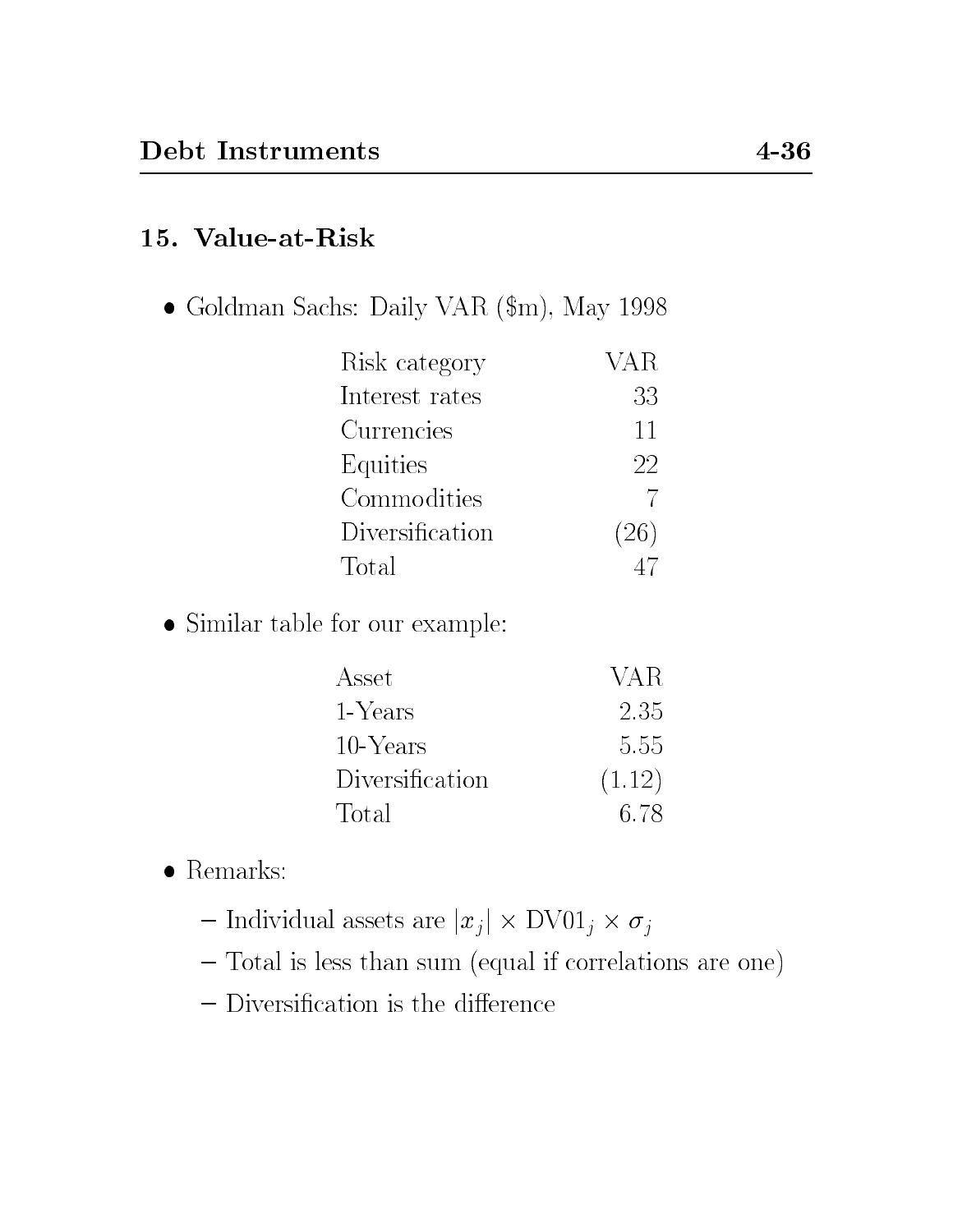## 16. Active Investment Strategies

- Basic investment strategies
	- { Indexing: make the market return
	- ${\rm -}$  Exploit arbitrage opportunities
	- Bet on the level of yields
	- Bet on the shape of the yield curve (yield spreads)
	- ${\rm -}$  Bet on credit spreads
- Betting on yields
	- If you expect yields to fall, lengthen duration
	- If you expect yields to rise, shorten duration
	- ${\bf -}$  Modifications typically made with treasuries or futures (lower transactions costs than, say, corporates)
	- Forecasting requires a combination of bond analytics, macroeconomics, and psychology
	- { Henry Kaufman made two great calls in the 1980s
- Mutual Funds
	- { Prospectuses and reporting standards vague
	- { Often benchmarked to indexes (which?)
	- { Cross-over investors muddy the water further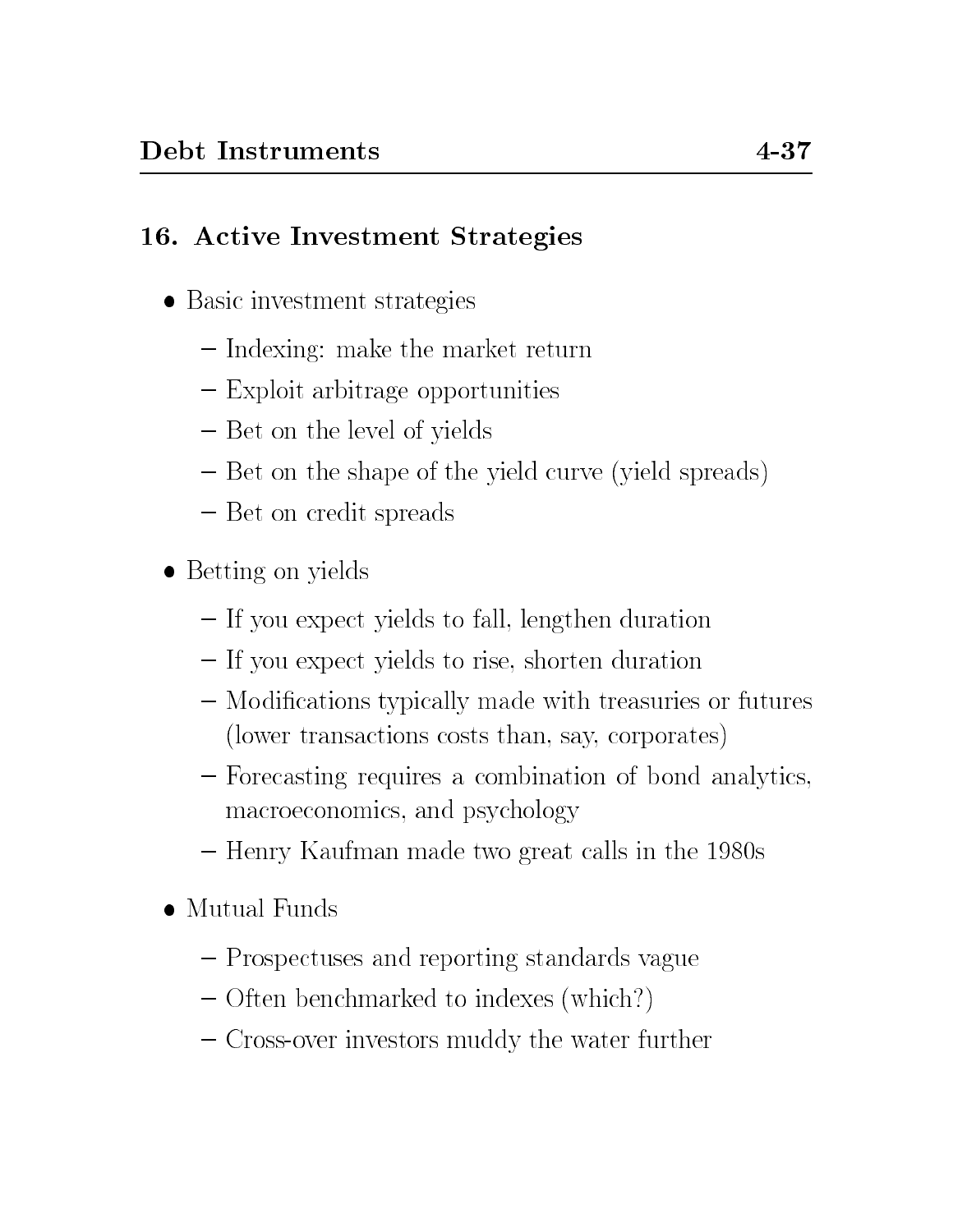# 17. Interview with Henry Kaufman

- Biographical sketch
	- $-$  Started Salomon's bond research group
	- Legendary interest rate forecaster
	- { Picked rate rise in 1981, when most thought the "Volcker shock" of 1979 was over
	- { Now runs boutique
- Investment strategy
	- ${\rm -}$  Study macroeconomic fundamentals (chart room)
	- { Adjust duration depending on view
	- { Adjustment through sale and purchase of treasuries
	- Some foreign bonds
	- { No derivatives (except occasional currency hedge)
- Thoughts on modern risk analytics
	- $\sim$  What's "market value"?
	- { RiskMetrics-like methods look backwards, but history can be a poor guide to the future in financial markets